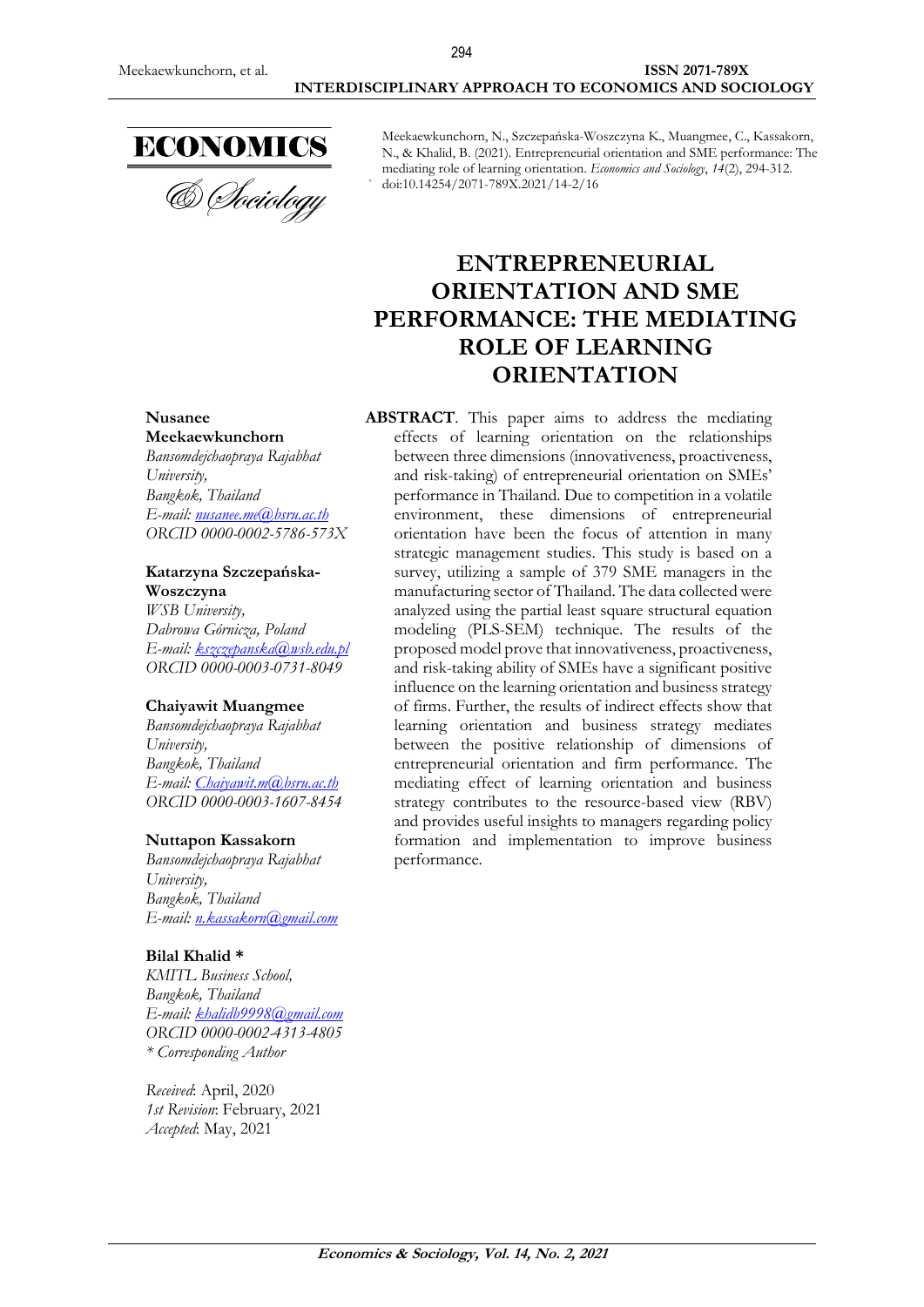DOI: 10.14254/2071- 789X.2021/14-2/16

**JEL Classification***:* N65, 031, L26

**Keywords**: resource-based view theory, entrepreneurial orientation, innovativeness, proactiveness, risk-taking, learning orientation, SMEs performance

### **Introduction**

Entrepreneurial orientation (EO) has been considered a crucial element of firms' competitive advantage, growth, and performance (Isichei, Agbaeze, & Odiba, 2020; Lee, Zhussupova, & Khalid, 2019; Stevenson & Jarillo, 1990). As posited by Stevenson and Jarillo (1990), the market share, sales volume, and profit growth represent high growth associated with a firm's entrepreneurial orientation. Therefore, firms' performance is aligned with the elements of entrepreneurial orientation: innovativeness, risk-taking, and proactiveness. Several studies have dedicated ample attention to the significant role of EO in the performance of firms (Lumpkin and Dess, 1996), and empirically proved the strong association between them (Isichei et al., 2020; Shah et al., 2019; Wiklund & Shepherd, 2005). Yet, many areas remain to be addressed (Moreno & Cassilas, 2008).

In the extant literature on learning orientation, scholars have emphasized on the significance of entrepreneurial orientation due to its strategic alignment with firm performance (Liu, Luo, & Shi, 2002; Sinkula et al., 1997). Competition among firms increases due to globalization, thus leading to the expansion of corporate entrepreneurship (Shah et al., 2019). A lot of learning orientation studies have focused on the important role of best management practices (Harrison & Leitch, 2005), and also on the role of entrepreneurial practices that lead to better firms' performances (Isichei et al., 2020; Lumpkin & Dess, 1996).

The effects of globalization can be also seen in the form of increased competition among firms and institutions all over the globe (Shah et al., 2019). Under intense competition, firms face many difficulties while trying to outperform the competitors. In pursuit of better performance and productivity, firms are focusing on best management practices. The work of Liu et al. (2002) and Wang (2008) have highlighted the significance of entrepreneurial orientation for higher firms' performances. Besides, scholars have also indicated the important role of learning orientation in the advancement of high-order generative learning, which is an important element of firms' inimitable competency (Baker & Sinkula, 1999), thereby increasing firms' performance (Calantone et al., 2002; Baker & Sinkula, 1999). The above discussion provides ample support regarding the effectiveness of learning orientation in the continuous improvement of firms' practices and attaining new competitive advantages (Parga-Montoya & Cuevas-Vargas, 2019; Chen et al., 2017; Baker & Sinkula, 1999).

Contributions of small and medium-sized enterprises (SMEs) are vital for both developed and developing nations (Isichei et al., 2020; Zygmunt, 2020). SMEs create new job opportunities, generate exports and imports revenues, and also develop human capital (Akehurst et al., 2009; Civelek et al, 2020; Gavurova et al. 2020; Belas et al. 2020). The SME manufacturing sector in Thailand has a huge potential in terms of contributing to Thai economy. However, numerous challenges faced by these SMEs slow down the pace of progress (Vaitoonkiat & Charoensukmongkol, 2020). These challenges are related to technology transfer, regulatory environment, information, and unfavorable policies of the government (Shah et al., 2019). Despite these challenges, SMEs are slowly acquiring the required resources and improving the learning practices at the management level so that to meet the market demand (Isichei et al.,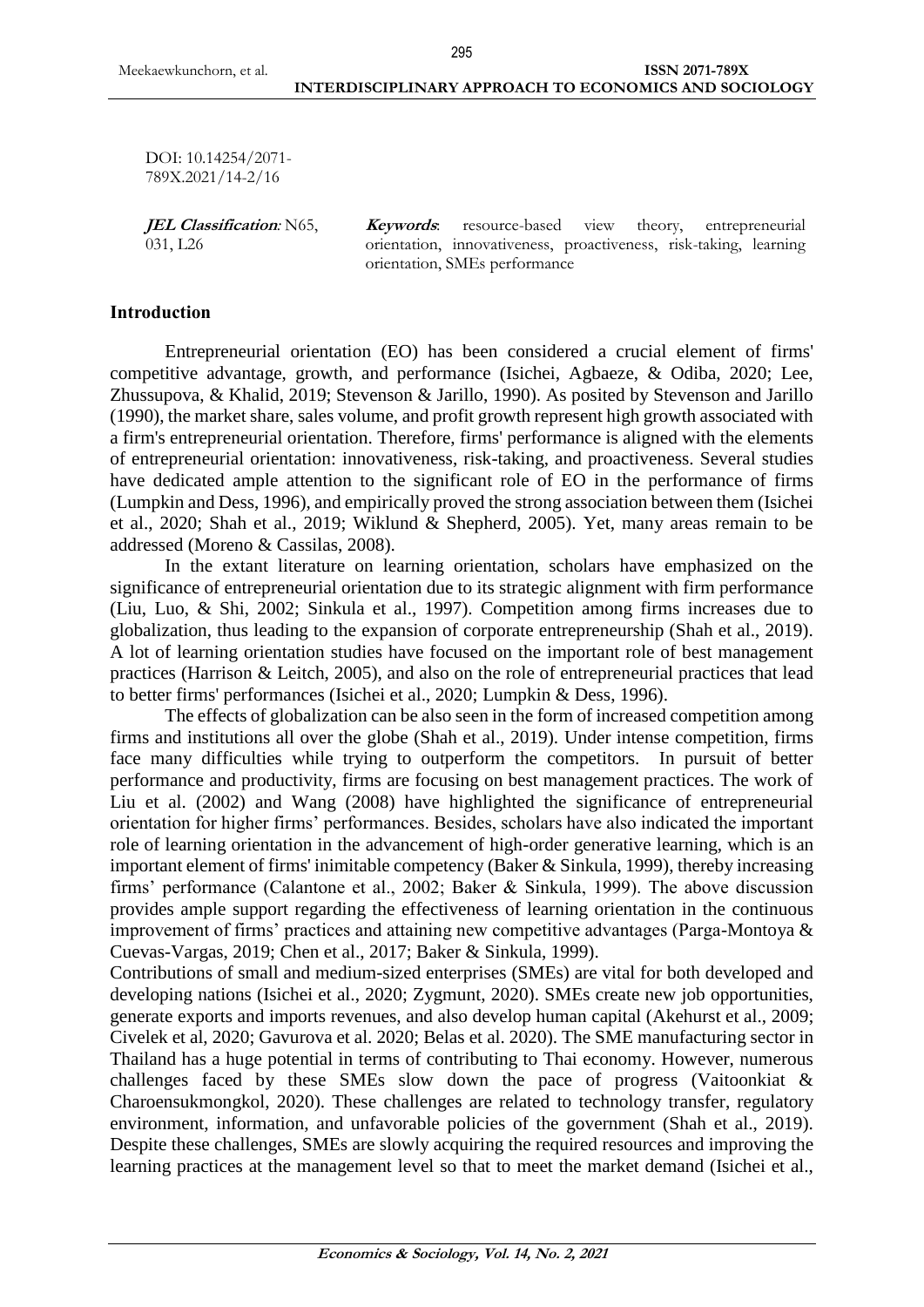2020; Vaitoonkiat & Charoensukmongkol, 2020). Among the well-known concepts of strategic management and entrepreneurship, EO is probably the most influencing one when it comes to firms' performance (Isichei et al., 2020; Shah et al., 2019). As a result, it is expected that EO plays an important role in the growth and performance of the manufacturing SMEs in Thailand. In the past, within the domain of entrepreneurship, the influence of EO on firm performance has been controversial. In line with this, Lumpkin and Dess (1996) assumed that EO is contextspecific, and the relationship between EO and performance may be affected by both internal and external environments. Also, the study of Shirokova et al. (2016), conducted on the developed economy, suggested the replication of their study on different economies to strengthen the external validity of the findings. Due to contradictory findings in the past studies, in particular, acquiring EO resources in a different context, there is a need to fill in this research gap and show which relevant EO context might be useful. Additionally, the majority of the past studies, except a few such as Isichei et al. (2020), Shah et al., (2019), and Hughes and Morgan (2007), have measured EO as a whole and did not consider the effects of its individual constructs on firm performance. The performance of SMEs will improve if they properly invest internal resources, respond proactively to market stimuli, seek opportunities and take the risk to implement new ideas (Virglerova et al. 2020). Furthermore, Linton's and Kask's (2017) qualitative study demonstrates that business strategies improve firms' performance if used in combination with proactiveness and innovativeness. However, these authors have not analyzed the effects of risk-taking initiatives by small and medium enterprises. Therefore, this study contributes to literature on entrepreneurship by analyzing the indirect effects of three entrepreneurial orientation dimensions on firms' performance through learning orientation and business strategy. Understanding the underlying relationships among these constructs will enrich the body of literature and help entrepreneurs to understand the mechanism of business performance.

The remaining sections of the article are as follows: the literature review focuses on the theoretical background of the study and the development of hypotheses based on the relationship between EO dimensions and SMEs' performance. Next, the authors explain the research methodology adopted for this study. In the fourth section, the results of the study are presented. The fifth section focused on research implications, discussion and conclusion, and also recommendations for future research.

## **1. Literature review**

This study is based on the foundation of the resource-based view (RBV) theory. According to RBV, firms' resources are an integral part that accelerates the performance and ensures competitive advantage (Jiang et al., 2018; Hitt et al., 2011). This theory holds that a firm's inherent diverse resources create inimitable competency that determines continuous success and ensures sustained growth (Barney, 1991). Researchers suggested that effective firms' utilization of internal resources improves firm performance (Barney & Clarke, 2007; Newbert, 2007). From the perspective of SMEs performance, the theory of resource-based view (RBV) is highly relevant as it focuses on firms' internal capabilities that act as building blocks to create competitive advantage and increase firm's performance (Shah et al., 2019; Barney, 1991). Therefore, the firms must focus on internal resources that enhance distinctive capabilities and adapt the external environmental changes (Chuang, 2004; Narasimha, 2000). However, the work of Makadok (2001) depicts that RBV fails to develop an effective internal management system that stimulates a firm's performance. The researcher proposed that a proper understanding of internal organizational resources is essential for improved and sustained growth. This is also supported by Morgan et al. (2009), who expressed that proper articulation of internal resources and their systematic utilization are vital for competitive advantage and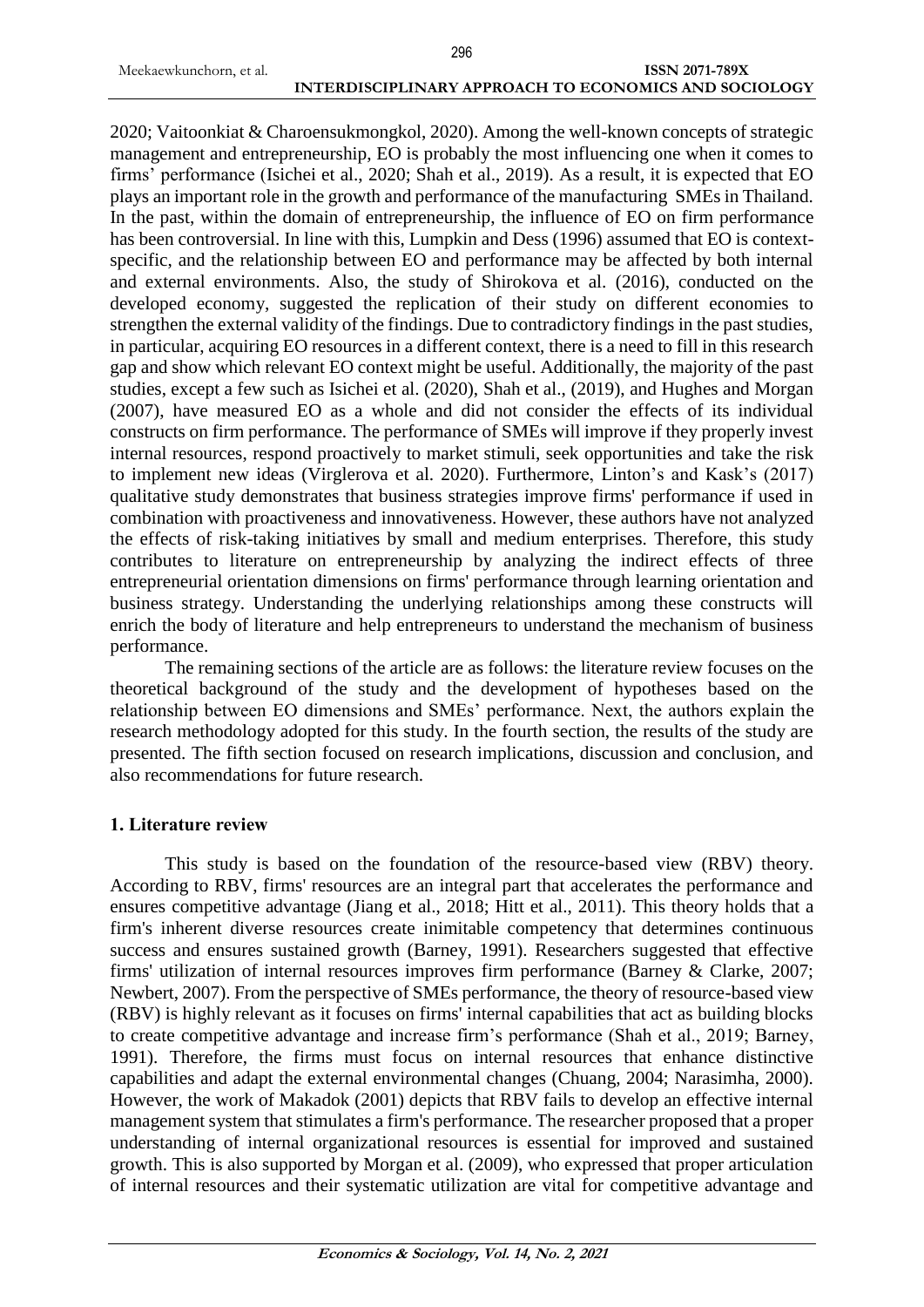sustained growth of the firm. Therefore, this study develops a conceptual framework that includes three important dimensions of EO, learning orientation and SME performance. The performance of the SMEs will improve if they properly invest internal resources, respond proactively to market stimuli, seek opportunities and take the risk to implement new ideas (considering that the learning orientation is developed alongside).

EO refers to an organization's behavioral inclination towards innovation, proactiveness and risk-taking that helps to organizational performance (Isichei et al., 2020; Dankiewicz et al. 2020; Kramoliš & Dobeš, 2020; Lumpkin and Dess, 1996). EO relates to internal organizational management practices, especially in SMEs, to be innovative and proactive to achieve higher performance and gain a competitive advantage in the market (Ključnikov et al. 2019), also in the international context (Głodowska, Maciejewski, & Wach, 2019). The studies of Isichei et al. (2020) and Dess and Lumpkin (2005) indicate that EO can be gained by examining external opportunities and improving technology development. On the other hand, Wiklund and Shepherd (2005) posited that the performance of the firms could be determined through the internal environment in which the firm operates. These points of view suggest that the behavior of EO cannot be generalized across industries (Akbar et al., 2020). There are many dimensions of EO that depict firm performance, but this study is only anchored on innovativeness, proactiveness and risk-taking proposed by Miller (1983). These dimensions have been used by several researchers in the past to assess organizational performance (Isichei et al., 2020; Rauch et al., 2009; Hornsby et al., 2008; Lumpkin & Dess, 1996).

Innovation refers to the degree that an organization willing to innovate the processes of business operation (Zufiqar et al., 2019; Bhatti, Rehman, & Rumman, 2020). It is an organizational approach that refers to implementing new ideas that lead to product and service innovation (Vila-Lopez & White, 2018; Bigos & Wach, 2021). Innovation allows the firm to avail of new opportunities, fulfills consumers' needs through new products and services, and be the first mover in the industry (Isichei et al., 2020; Shah et al., 2019). In addition to this, innovation relates to firms' businesses' core operational practices that make them unique and help to survive for a more extended period (Swierczek & Ha, 2003). Due to innovativeness and value addition in the products and services, firms strengthen their position in the industry that allows business growth and performance (Isichei et al., 2020; Kallmuenzer & Peters, 2018; Jian et al., 2018; Benazzouz, 2019). Further, it is an organizational approach that refers to the learning process to take initiatives towards advancing core activities that drive business performance in the industry (Bature & Hin, 2017; Lechner & Gudmundsson, 2014; Su et al., 2011).

*H1: Innovativeness has a positive influence on the learning orientation of SMEs. H2: Innovativeness has a positive influence on the business strategy of SMEs.*

The concept of proactiveness refers to the organization's ability to predict and proactively act on consumers' needs by offering new products and services that are not known by anyone in the industry (Kallmuenzer & Pefactor, 2018). Proactiveness is the primary internal factor of organizational success; it enables them to take advantage of first-movers in the industry, thus signifying high entrepreneurial activity (Isichei et al., 2020; Lumpkin & Dess, 1996). Organizational ability to perceive consumers' future demands and fulfilling them drive business performance. It enables the organization to determine current market demand and predict future expectations that probably lead to business growth and higher performance (George & Marino, 2011). Therefore, proactiveness is not just related to current business activities; instead, it is a combination of current and the future. Proactiveness allows businesses to anticipate new ideas and identify opportunities in the market (Lumpkin & Dess, 1996). However, the work of Cruz and Nordqvist (2012) depicts that first-mover advantage does not always guarantee the competitive edge in the industry; instead, it is the effective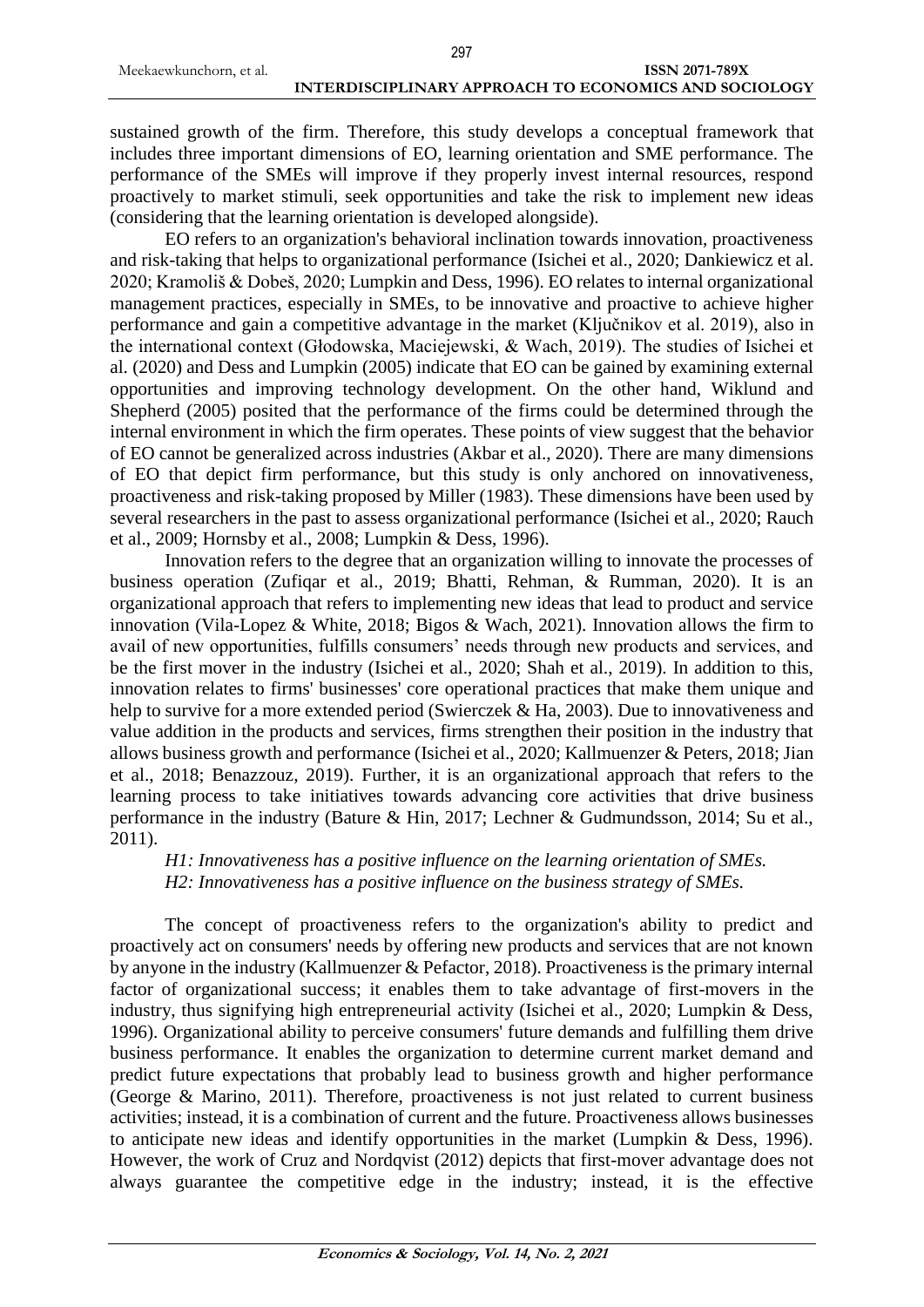implementations of ideas that predict business competitive advantage. Similarly, Cahill (1996) argued that proactiveness may not necessarily predict business performance, but it is the genuine effort to implement new ideas.

*H3: Proactiveness has a positive influence on the learning orientation of SMEs. H4: Proactiveness has a positive influence on the business strategy of SMEs.*

Risk-taking is the tendency of an organization to take initiatives and perform activities, the results of which are uncertain (Kallmuenzer & Peters, 2018). According to Baron and Ward (2004), entrepreneurs' internal locus of control and desires drives risky ventures. From the perspective of SMEs, entrepreneurs' risk-taking is associated with a greater degree of SMEs performance (Wiklund & Shepherd, 2005). Particularly, it is proven with evidence of financial risk influence on firms performance (Belás et al., 2018). Lumpkin and Dess (1996) asserted that risk-taking propensity and its effects vary at organizational and structural levels due to organizational goals and objectives. Further, they argue that risk-taking is an inherent trait of entrepreneurs because they want higher growth and performance of the business. With this, scholars asserted that entrepreneurs' propensity to take risks embedded in the entrepreneurial locus of control (Sahasranamam & Raman, 2018). For example, Lumpkin and Dess (1996) classifies risks as low when businesses deposit money in banks for saving purposes, and risk is high when businesses decide to invest huge money in corporations.

*H5: Risk-taking has a positive influence on the learning orientation of SMEs. H6: Risk-taking has a positive influence on the business strategy of SMEs.*

Learning orientation (LO) refers to organizational values that acquire, form, disseminate and use the relevant knowledge (Sinkula, Baker, & Noordewier, 1997). As posited by Sinkula et al. (1997), learning values combine various values that determine firm learning. The scholars of strategic management proposed that learning orientations improve firms' efficiency and promote a higher degree of learning that is a double loop, and generative learning has vital development (Liu et al., 2002; Calantone et al., 2002; Baker & Sinkula, 1999). A higher degree of learning represents firms' overall structural learning, which includes removing outdated processes, understanding new processes and norms, and proactively implementing new methods to ensure competitive advantage in the long run (Baker & Sinkula, 1999; Calantone et al., 2002).

Further, entrepreneurial learning is a process that reflects organizations' tendency to innovative, willing to take the risk for higher growth, and proactively responding to consumers' demand (Harrison & Leitch, 2005; Slater & Narver, 1995). These are the organization's internal characteristics that enable them to explore and acquire new knowledge, thereby promoting generative learning at the firm level. In this process, managers recognize risk-taking opportunities, increase risk-taking propensity and drive innovation (Miller & Friesen, 1983). Entrepreneurial culture motivates and fosters employees' high degree of learning within the organization (Harrison & Leitch, 2005). This becomes an important direction of firms compensation and benefits policy (Bilan et al., 2020) within the measures of the managing image of the company as an employer (Rybaczewska et al., 2020) and innovation development by means of organisational learning (Nguyen & Luu, 2019). As a result, it promotes openmindedness and innovation that fosters "out of the box" thinking in the organization (Baker & Sinkula, 1999). Thus, the entrepreneurial orientation of the firm drives a higher degree of learning and enhances the core values of the organization.

*H7: Learning orientation of the firms has a positive influence on the performance of SMEs.*

*H8: Learning orientation mediates the positive influence of innovativeness on the performance of SMEs.*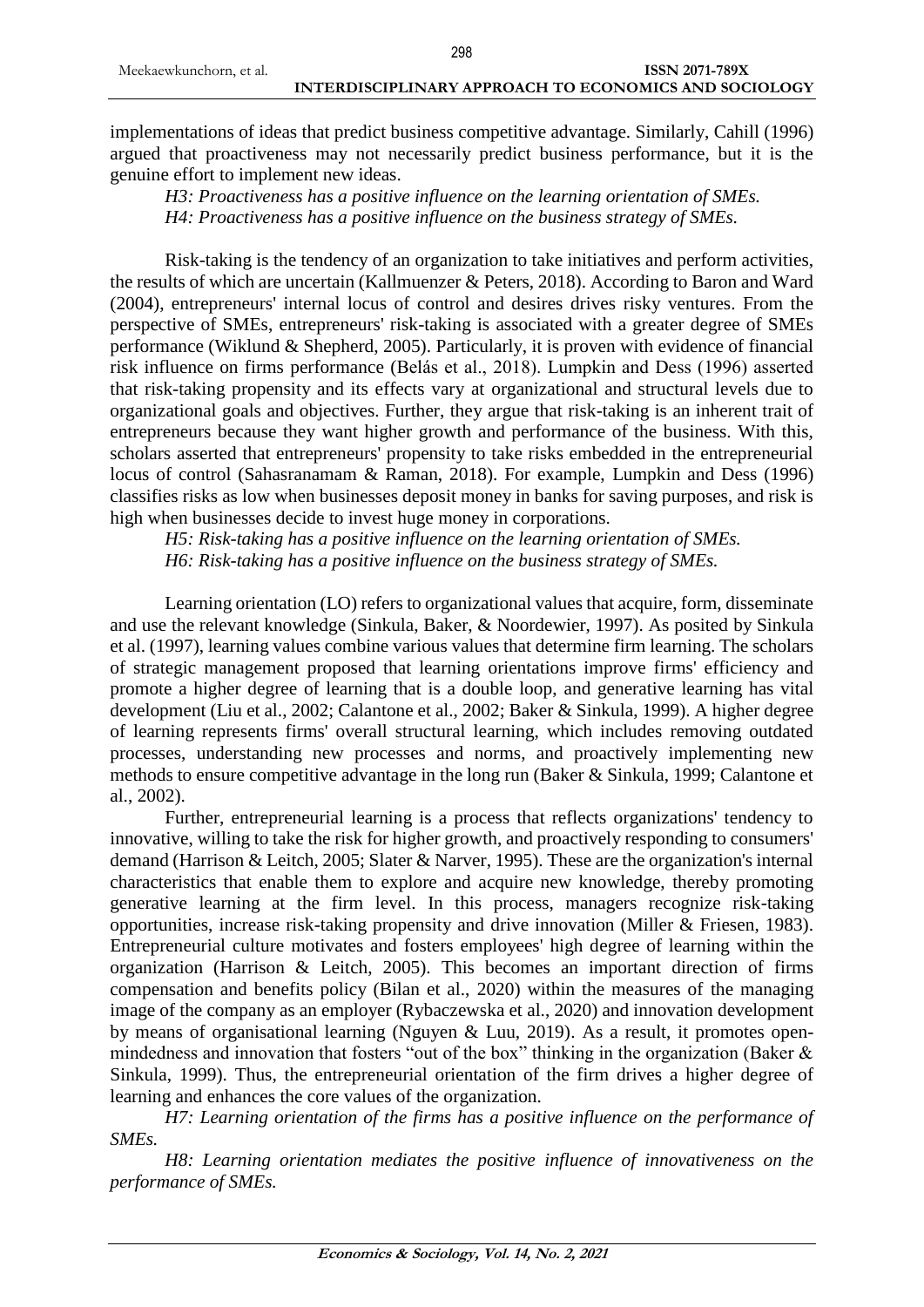#### Meekaewkunchorn, et al. **ISSN 2071-789X** 299

## **INTERDISCIPLINARY APPROACH TO ECONOMICS AND SOCIOLOGY**

*H9: Learning orientation mediates the positive influence of proactiveness on the performance of SMEs.*

*H10: Learning orientation mediates the positive influence of risk-taking on the performance of SMEs.*

Phongpetra and Johri (2011) conducted a study on the manufacturing sector in Thailand found that the business strategies of the firms have direct positive effects on organizational performance. Similarly, scholars have found that business strategies are vital for the success and performance of businesses (Hitt and Ireland, 1986; Lowerdahl and Revang, 1998; Slater and Olson, 2000). In the context of manufacturing firms, researchers argued that business strategies, such as innovation, marketing, differentiation and low-cost, have a positive influence on organizational performances (Spanos and Lioukas, 2001). Bhaskaran (2006) posits that the innovative strategy of a firm is essential for new product developments. Similarly, Georgellis et al. (2000) argued that risk-taking business strategies are competitive and sustainable. The study conducted by Knight (2000) revealed that entrepreneurial orientation affects several business strategies (specialization and differentiation, quality and marketing), improves overall business performance. Innovativeness, proactiveness and risk-taking are three crucial dimensions of entrepreneurial orientation that could also affect business strategies and lead to business performances. Hence, the researchers propose the following hypotheses:

*H11: Business strategy of the firms has a positive influence on the performance of SMEs.*

*H12: Business strategy mediates the positive influence of innovation on the performance of SMEs.* 

*H13: Business strategy mediates the positive influence of proactiveness on the performance of SMEs.*

*H14: Business strategy mediates the positive influence of risk-taking on the performance of SMEs.* 



Figure 1. The Conceptual Framework

### **2. Methodological approach**

### *2.1 Sample selection*

The present study purposively selected 912 manufacturing SMEs firms operating in Bangkok and central Thailand, because these two regions constitute a considerable portion of SMEs in Thailand. The study received only 448 responses, out of which 69 were excluded due to missing values. This makes the final sample size 379 for the data analysis.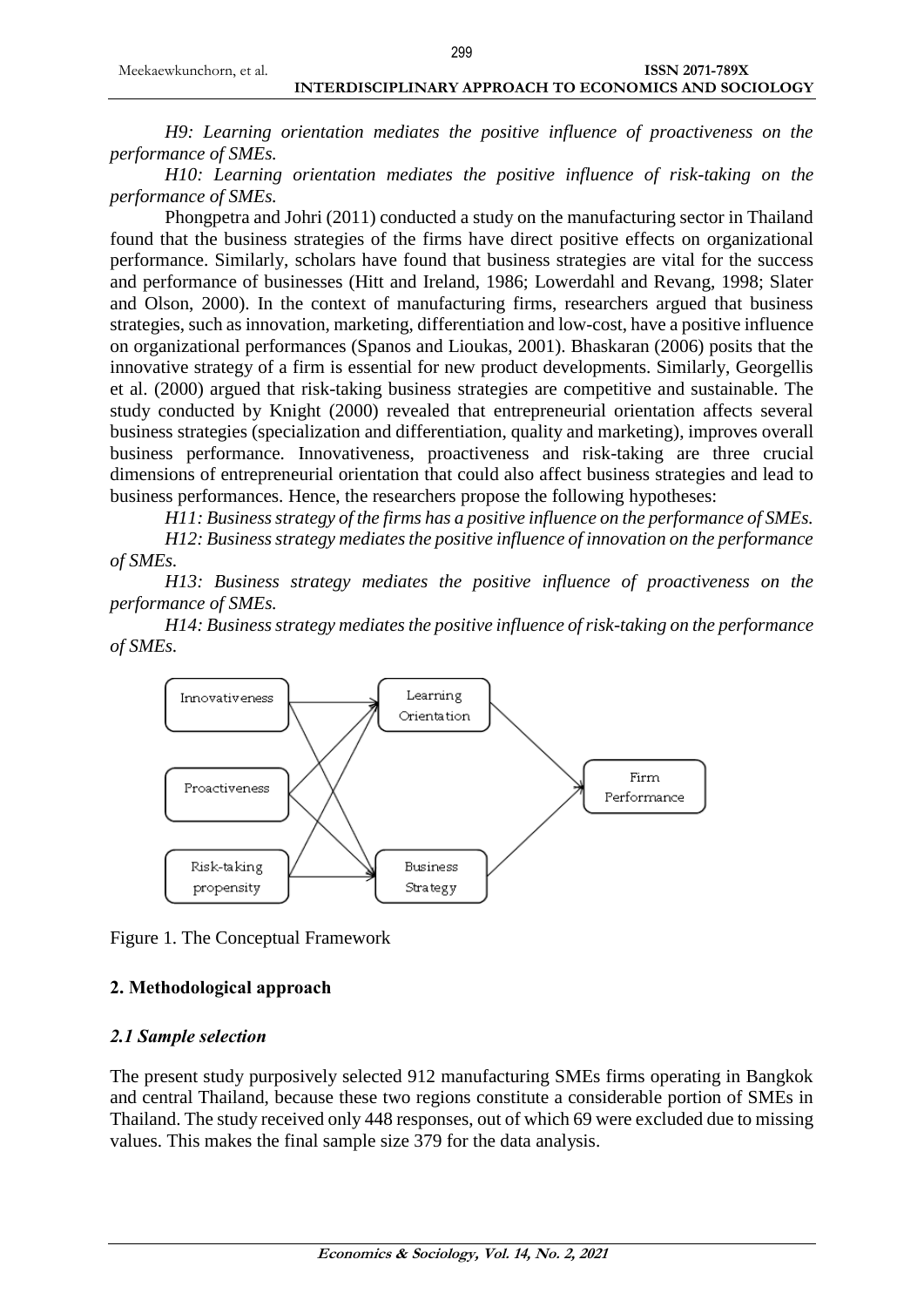## *2.2 Research design*

The data were collected using the survey in this study. This study is quantitative in nature, and the primary data of the SMEs were collected through the distribution of questionnaire. The authors delivered the questionnaire in person, but due to pandemics and restrictions at various organizations, most of the questionnaires were provided through email and postal address. The questionnaires were distributed from December 2020 to the first week of May 2021. The questionnaire and a cover letter mentioning the clear intention of the research and ensuring the respondents' confidentiality were administered to the respondents of the study. The details of the respondents' profiles are shown in Table 1.

## *2.3 Measurement of variables*

The questionnaire was divided into three parts. The first section of the questionnaire mentions the purpose of the study. The second section was related to the demographic profile of the respondents. The third section is related to constructs items. All the items of constructs were measured with a 5-point Likert scale. The instrument consists of previously established scales. The details of the measurement instrument are followed as: This study has divided entrepreneurial intention into three dimensions to assess the effects of individual dimensions on learning orientation and firm performance. The selected dimensions of entrepreneurial orientation are innovativeness, proactiveness and risk-taking. Each construct was measured by a 4-item scale.

Four items scale was used to measure innovativeness. The items of innovativeness were adapted from the study of Zhang et al. (2014) and Chen et al. (2017). The sample items include: In my firm, changes in product or service lines have been mostly of being quite dramatic. My firm seeks out new ways to do things.

Four items scale was used to measure proactiveness. The items of proactiveness were adapted from the study of Zhang et al. (2014). The sample items include: My firm typically initiates action to which the competition then responds to. My firm excels at identifying opportunities.

The scale of risk-taking was also used four items. The items of risk-taking were adapted from the study of Isichei et al. (2020), Zhang et al. (2014) and Chen et al. (2017). The sample items include: My firm invests in high-risk projects (with chances of very high return). Our firm is quick in decision making on new ideas and product improvements.

The scale of learning orientation contained eleven items. This scale has been adapted from the study of Sinkula et al. (1997) and Liu et al. (2002). However, the final analysis contained nine items; two items were deleted due to low factor loadings. The sample items of this scale include: The basic values of this organization include learning as key to improvement. All employees are committed to the goals of this organization.

The business strategy of the firms was measured by five scale items adapted from the study of Latifah et al. (2020). Sample items for the measurement of the business strategy include: The Company has shown innovation and creativity in the market, and the company continues to see product quality based on differentiation.

The performance of firm was measured by four items. The scale of firm performance was adapted from the study of Shah et al. (2019). Sample items of this scale include: Last year, we achieved a higher sales growth than our direct and indirect competitors. Last year, we achieved a higher profit growth than our direct and indirect competitors.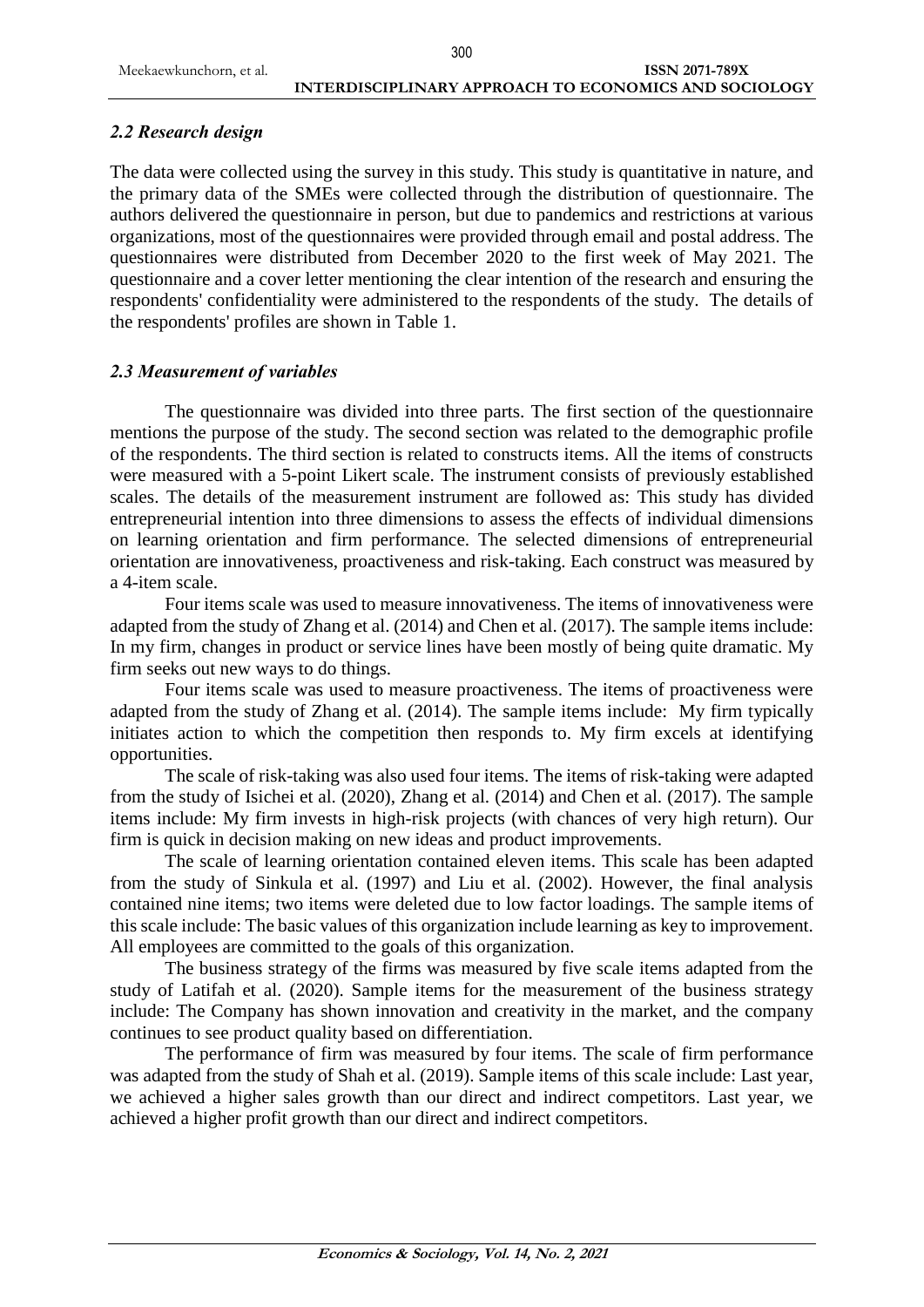## *2.4. Instrument validation*

To ensure content validity, the instrument was evaluated by five academic experts in the field of strategic management. They suggested minor changes in the structure, layout and sentences of the items. Further, a pilot study was conducted on 40 managers working at several small and medium enterprises in Central Thailand.

## **3.1. Data analysis methods**

This study employed variance-based (VB) Partial least square (PLS) structural equation modeling for the analysis of data. PLS is a non-parametric tool used for small sample sizes, and it does not require the assumption of data normality for analysis (Hair et al., 2014). This study employed Partial least square (PLS) software version 3.2 to assess the measurement and structural models. PLS is an appropriate technique as it simultaneously analyzes multiple relationships among the constructs (Hair et al., 2014). To test the proposed hypotheses, this study used the 2000 bootstrapping technique.

| <b>Characteristics</b>     | <b>Frequency</b> | Percentage |  |  |
|----------------------------|------------------|------------|--|--|
| Gender                     |                  |            |  |  |
| Male                       | 216              | 57         |  |  |
| Female                     | 163              | 43         |  |  |
| Age in years               |                  |            |  |  |
| $25 - 30$                  | 58               | 15.3       |  |  |
| $31 - 35$                  | 89               | 23.5       |  |  |
| $36 - 40$                  | 82               | 21.6       |  |  |
| $41 - 45$                  | 103              | 27.2       |  |  |
| >45                        | 47               | 12.4       |  |  |
| <b>Experience in years</b> |                  |            |  |  |
| < 5                        | 120              | 31.7       |  |  |
| $5 - 10$                   | 130              | 34.3       |  |  |
| $11 - 15$                  | 86               | 22.7       |  |  |
| $>15$                      | 43               | 11.3       |  |  |
| <b>Firms age</b>           |                  |            |  |  |
| $< 3\,$                    | 122              | 32.2       |  |  |
| $3 - 5$                    | 127              | 33.5       |  |  |
| $6 - 8$                    | 87               | 23.0       |  |  |
| > 8                        | 43               | 11.3       |  |  |

Table 1. Characteristics of the respondents

*Source*: own compilation

## *3.2. Common method variance*

In addition to this, to ensure that data is free from common method bias, the authors used Harman's single factor test. The presence of common method bias is a serious threat to data credibility (Malhotra, Kim & Patil, 2006), which can affect the outcomes of the study (Conway & Lance, 2010). Common method bias is common in social sciences studies due to self-reported data (Conway  $\&$  Lance, 2010), which may inflate the relationship among the constructs. Therefore, this study employed Harman's single factor test to determine the variance explained by a single factor. The result shows that a single factor is 27.143% variance, which is less than 50%. Thus, it can be concluded that data is free from common method bias.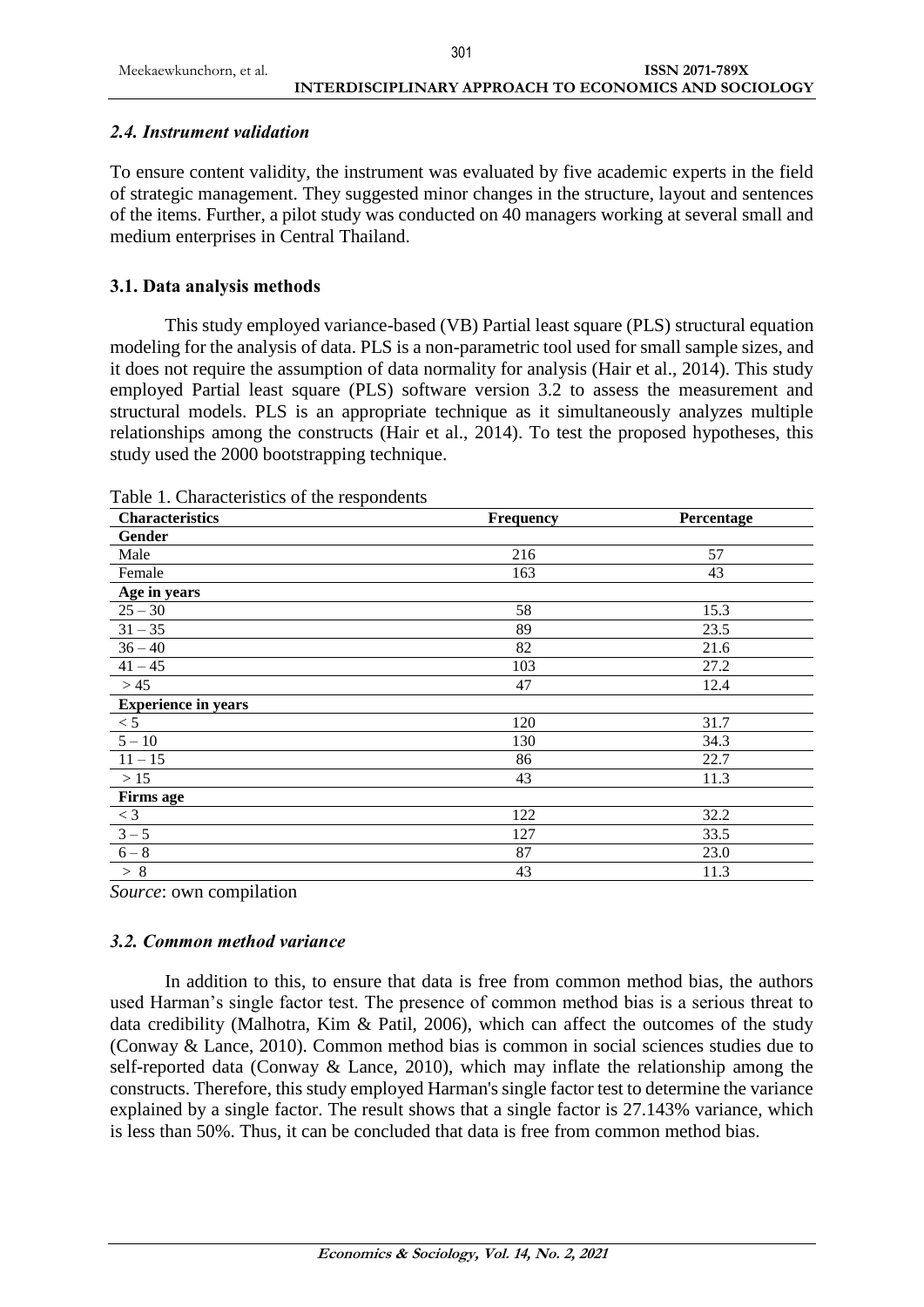# **INTERDISCIPLINARY APPROACH TO ECONOMICS AND SOCIOLOGY**

| Constructs               | Indicator       | Loading | <b>CA</b> | <b>CR</b> | <b>AVE</b> |
|--------------------------|-----------------|---------|-----------|-----------|------------|
| Innovativeness           | IN1             | 0.770   | 0.756     | 0.845     | 0.578      |
|                          | IN2             | 0.804   |           |           |            |
|                          | IN3             | 0.754   |           |           |            |
|                          | IN4             | 0.709   |           |           |            |
| Proactiveness            | PR <sub>1</sub> | 0.717   | 0.716     | 0.824     | 0.542      |
|                          | PR <sub>2</sub> | 0.820   |           |           |            |
|                          | PR <sub>3</sub> | 0.751   |           |           |            |
|                          | PR4             | 0.646   |           |           |            |
| Risk-Taking              | RT1             | 0.794   | 0.870     | 0.911     | 0.720      |
|                          | RT <sub>2</sub> | 0.866   |           |           |            |
|                          | RT3             | 0.884   |           |           |            |
|                          | RT4             | 0.848   |           |           |            |
| <b>Business Strategy</b> | ST <sub>1</sub> | 0.680   | 0.804     | 0.866     | 0.566      |
|                          | ST <sub>2</sub> | 0.628   |           |           |            |
|                          | ST <sub>3</sub> | 0.826   |           |           |            |
|                          | ST <sub>4</sub> | 0.827   |           |           |            |
|                          | ST <sub>5</sub> | 0.778   |           |           |            |
| Learning orientation     | LO1             | 0.782   | 0.885     | 0.906     | 0.519      |
|                          | LO2             | 0.622   |           |           |            |
|                          | LO <sub>3</sub> | 0.764   |           |           |            |
|                          | LO <sub>4</sub> | 0.702   |           |           |            |
|                          | LO <sub>5</sub> | 0.663   |           |           |            |
|                          | LO <sub>6</sub> | 0.696   |           |           |            |
|                          | LO7             | 0.780   |           |           |            |
|                          | LO <sub>8</sub> | 0.748   |           |           |            |
|                          | LO <sub>9</sub> | 0.710   |           |           |            |
| Firm Performance         | FP <sub>1</sub> | 0.875   | 0.902     | 0.932     | 0.773      |
|                          | FP <sub>2</sub> | 0.824   |           |           |            |
|                          | FP3             | 0.927   |           |           |            |
|                          | FP4             | 0.888   |           |           |            |

Table 2. Testing convergent validity and composite reliability

Note(s):  $CA =$ Cronbach's alpha;  $CR =$ Composite reliability;  $AVE =$ Average variance extracted.

*Source*: own calculation

| Latent variables         |         | 2       | 3       | $\overline{4}$ | 5       | 6     |
|--------------------------|---------|---------|---------|----------------|---------|-------|
| <b>Business Strategy</b> | 0.752   |         |         |                |         |       |
| Firm Performance         | 0.568   | 0.879   |         |                |         |       |
|                          | (0.656) |         |         |                |         |       |
| <b>Innovativeness</b>    | 0.444   | 0.375   | 0.760   |                |         |       |
|                          | (0.571) | (0.452) |         |                |         |       |
| Learning                 | 0.175   | 0.389   | 0.346   | 0.721          |         |       |
| Orientation              | (0.204) | (0.415) | (0.396) |                |         |       |
| Proactiveness            | 0.370   | 0.429   | 0.425   | 0.359          |         |       |
|                          | (0.492) | (0.531) | (0.570) | (0.416)        | 0.736   |       |
| <b>Risk Taking</b>       | 0.457   | 0.569   | 0.327   | 0.346          | 0.339   | 0.849 |
|                          | (0.537) | (0.642) | (0.402) | (0.384)        | (0.419) |       |

Table 3. Discriminant validity

Note(s): Bold diagonal values represent the square of AVE, italic values in the brackets are the HTMT values, and the remaining are the correlation among the constructs. *Source*: own calculation

Reliability is the internal consistency of the data, and in this study, it was assessed through Cronbach's alpha and composite reliability values. The reliability values are shown in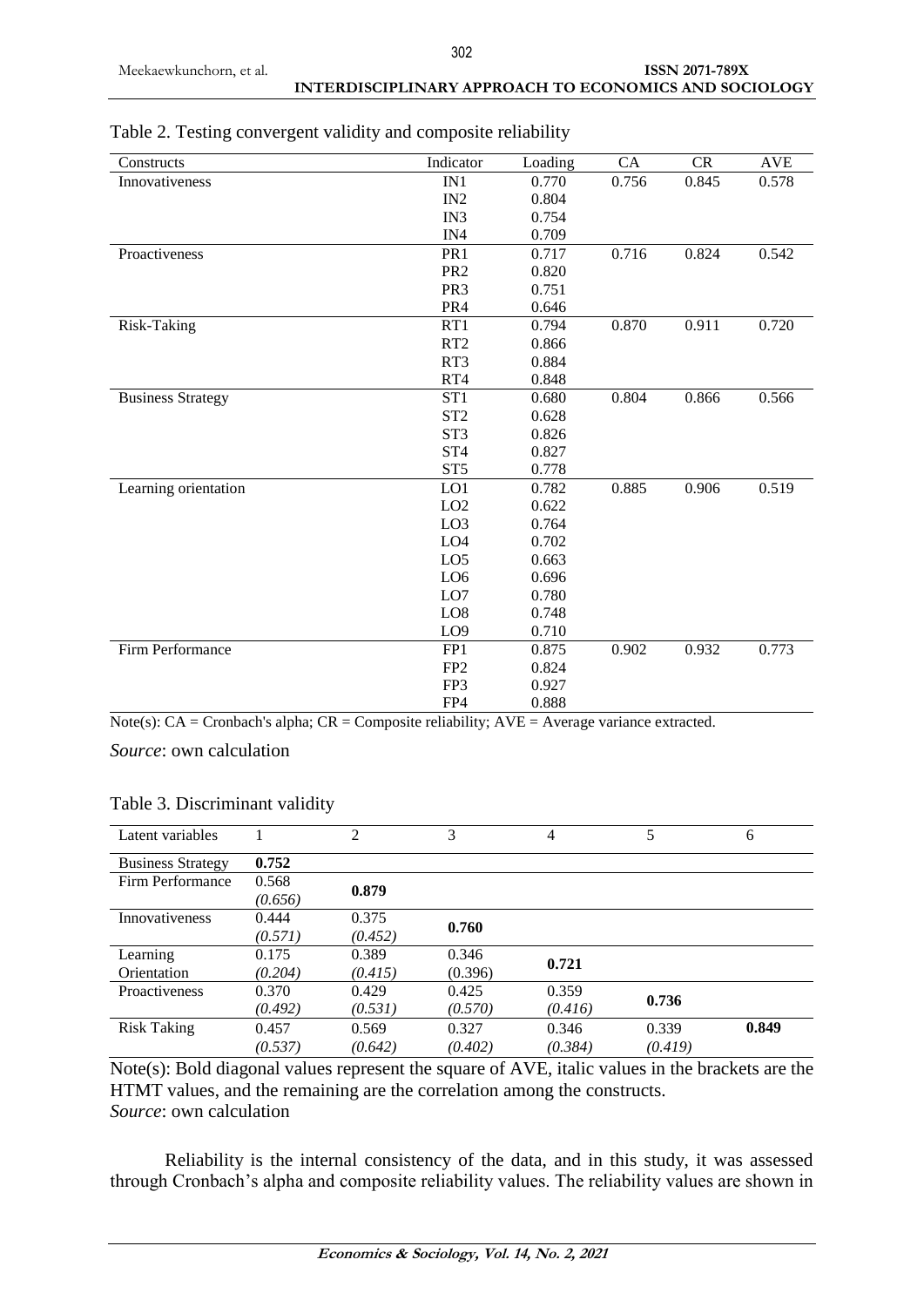Table 2. According to Hair et al. (2014), reliability is established when the values of Cronbach alpha and composite reliability exceed 0.70. Table 2 depicts that reliability values are above 0.70, thus confirms internal consistency in the data. Further, Table 2 shows the values of average variance extracted (AVE). The values of AVE above 0.50 represent the presence of convergent validity. Convergent validity is the extent to which constructs are related to each other. In this study, convergent validity confirms as the values fall between 0.519 and 0.773, as shown in Table 2.

Further, the assessment of discriminant validity was done through two methods proposed by Fornell & Larcker's (1981) criterion and Heterotrait–Monotrait (HTMT). Discriminant validity is the extent to which constructs in the study are unrelated to each other. The diagonal values in Table 3 are the square root of AVEs, and they are more significant than their corresponding correlation values (Farrell, 2010), confirming discriminant validity through Fornell & Larcker's (1981) criterion. Next, the italic values in the bracket are the HTMT values below 0.90, confirming discriminant validity (Henseler et al., 2015).

## *3.3. Data Analysis*

PLS-SEM has been used for testing the proposed hypotheses. Model fit was assessed through the value of cross-validated redundancy (Q2) and R-square (R2). The value of Q2 for endogenous constructs indicates predictive relevance. In this study, the value of Q2 is 30.9%, indicating the model's predictive relevance. Besides, the value of R-square (R2) has been considered for the predictive accuracy of the model. The value of R2 40.9% represents the predictive accuracy of the model and depicts total variance explained by exogenous constructs on endogenous constructs (Hair et al., 2014; Henseler et al., 2009). Further, path coefficients, p-values and t-values have been used to assess the relationship among variables. Path coefficients values near +1 indicate high and strong effects, and p-values less than 0.05 and tvalues greater than 1.96 refer to the acceptance of hypotheses. In this study, the conceptual model contains seven hypotheses for direct relationships and three hypotheses for indirect relationships.

The results of direct path analysis have been summarized in Table 4. The direct effect results show that innovativeness has positive impact on learning orientation of SMEs ( $\beta$  = 0.189,  $p < 0.001$ ,  $t = 3.409$ ), supporting H1. The positive influence of innovativeness on business strategy has also confirmed ( $\beta = 0.279$ ,  $p < 0.000$ ,  $t = 6.060$ ), supporting H2. The positive impact of proactiveness on learning orientation of SMEs is confirmed ( $\beta$  = 0.206, p < 0.000,  $t = 3.737$ , supporting H3. Proactiveness has positive and significant impact on firm business strategy ( $\beta$  = 0.145, p < 0.012, t = 2.526), supporting H4. Risk taking has positive and significant impact on learning orientation ( $\beta = 0.215$ ,  $p < 0.000$ ,  $t = 3.733$ ), providing support to H5. The positive impact of risk taking on business strategy is statistically significant ( $\beta$  = 0.316,  $p < 0.000$ ,  $t = 7.200$ ), supporting H6. Learning orientation has positive and significant impact on firm performance ( $\beta = 0.299$ ,  $p < 0.000$ ,  $t = 6.968$ ), supporting H7. Finally, H11 reveals that business strategy of the firms has a positive influence on the performance of SMEs  $(\beta = 0.515, p \le 0.000, t = 12.919).$ 

This study has used Preacher and Hayes's (2008) method to analyze mediating effects. 2000 bootstrapping resample has been applied to test the mediating effects. Besides assessing the significant effects of p-value and t-value, the authors have also confirmed it through confidence interval (C.I) values. The indirect effect is significant due to the absence of a "0" value in confidence interval (C.I) (Preacher & Hayes, 2008). The results of the indirect effect analysis show that learning orientation mediates the relations among the positive impact of innovativeness ( $\beta$  = 0.056, p < 0.003, t = 2.928), proactiveness ( $\beta$  = -0.001, p < 0.062, t = 3.366) and risk-taking on firm performance ( $\beta = 0.052$ ,  $p < 0.035$ ,  $t = 2.114$ ), respectively, supporting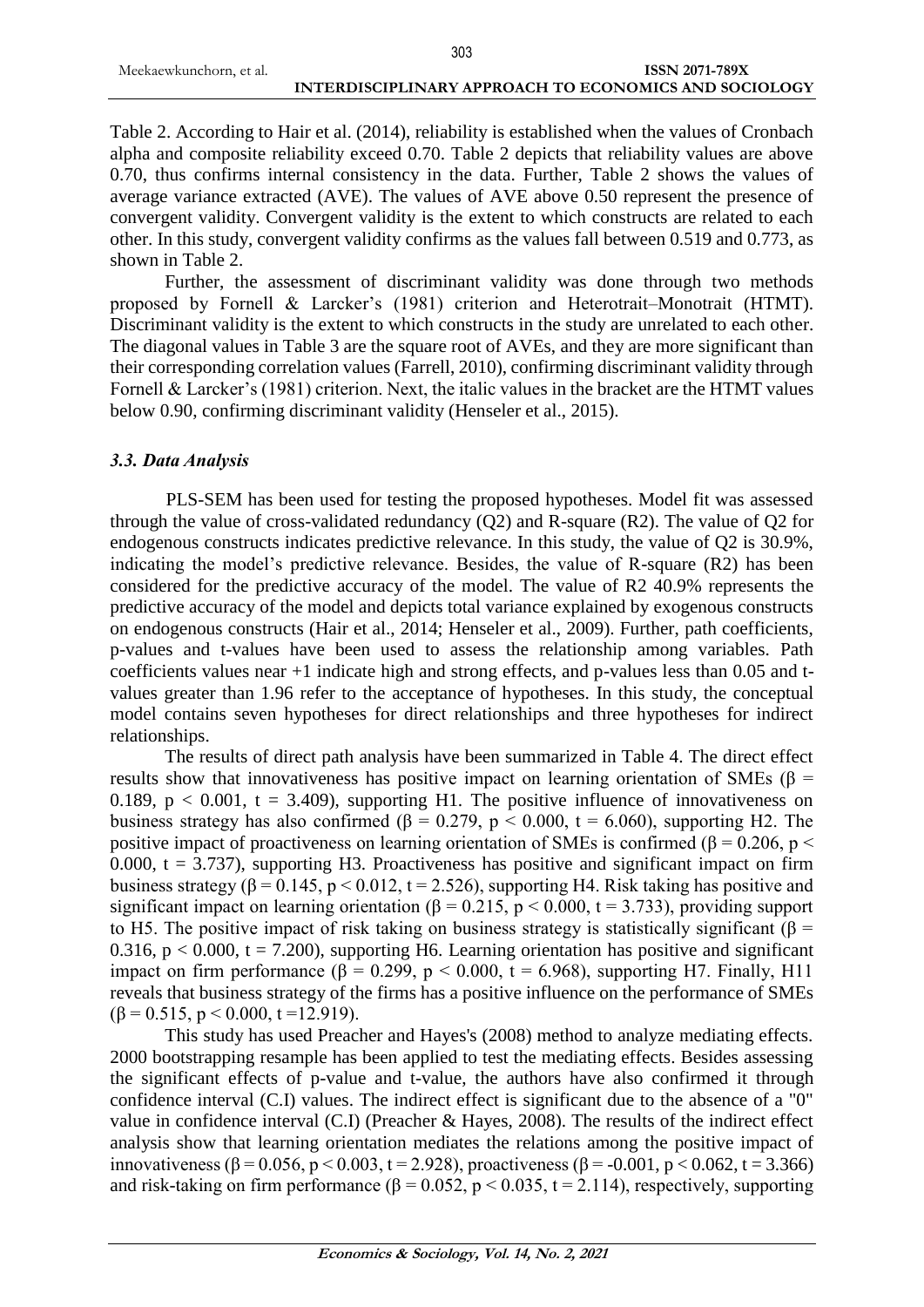the hypotheses H8, H9 and H10. The results also depict that business strategy of the firms mediates the relations among the positive impact of innovativeness ( $\beta$  = 0.144, p < 0.000, t = 4.823), proactiveness ( $\beta$  = 0.075, p < 0.015, t = 2.425) and risk-taking on firm performance ( $\beta$  $= 0.163$ , p < 0.000, t = 5.874), respectively, supporting the hypotheses H12, H13 and H14. The results of the mediation analysis have been summarized in Table 4.

| Hypotheses          | Path Coefficient | p-values | t-values | Decision  |
|---------------------|------------------|----------|----------|-----------|
| $IN \rightarrow LO$ | 0.189            | 0.001    | 3.409    | Supported |
| IN $\rightarrow$ ST | 0.279            | 0.000    | 6.060    | Supported |
| $PR \rightarrow LO$ | 0.206            | 0.000    | 3.737    | Supported |
| $PR \rightarrow ST$ | 0.145            | 0.012    | 2.526    | Supported |
| $RT \rightarrow LO$ | 0.215            | 0.000    | 3.733    | Supported |
| $RT \rightarrow ST$ | 0.316            | 0.000    | 7.200    | Supported |
| $LO \rightarrow FP$ | 0.299            | 0.000    | 6.968    | Supported |
| $ST \rightarrow FP$ | 0.515            | 0.000    | 12.919   | Supported |
|                     |                  |          |          |           |

## Table 4. Hypotheses testing results

Note(s): IN = Innovativeness; LO = Learning orientation; FP = Firm performance; PA = Proactiveness; RT = Risk taking. Sig at p-value less than 0.05.

*Source*: own calculation

## Table 5. Results of mediating effects

| Path coefficient | C.I          | p-values | t-values | <b>Decision</b> |
|------------------|--------------|----------|----------|-----------------|
| 0.056            | 0.023, 0.099 | 0.003    | 2.928    | Mediated        |
| 0.062            | 0.027, 0.098 | 0.001    | 3.366    | Mediated        |
| 0.052            | 0.025, 0.144 | 0.035    | 2.114    | Mediated        |
| 0.144            | 0.085, 0.201 | 0.000    | 4.823    | Mediated        |
| 0.075            | 0.018, 0.138 | 0.015    | 2.425    | Mediated        |
| 0.163            | 0.111, 0.220 | 0.000    | 5.874    | Mediated        |
|                  |              |          |          |                 |

 $Note(s): C.I = Confidence interval$ *Source*: own calculation



Note(s): paths are significant if the values of alpha are less than 0.05.

Figure 2. Evaluation of the Structural model *Source*: own calculation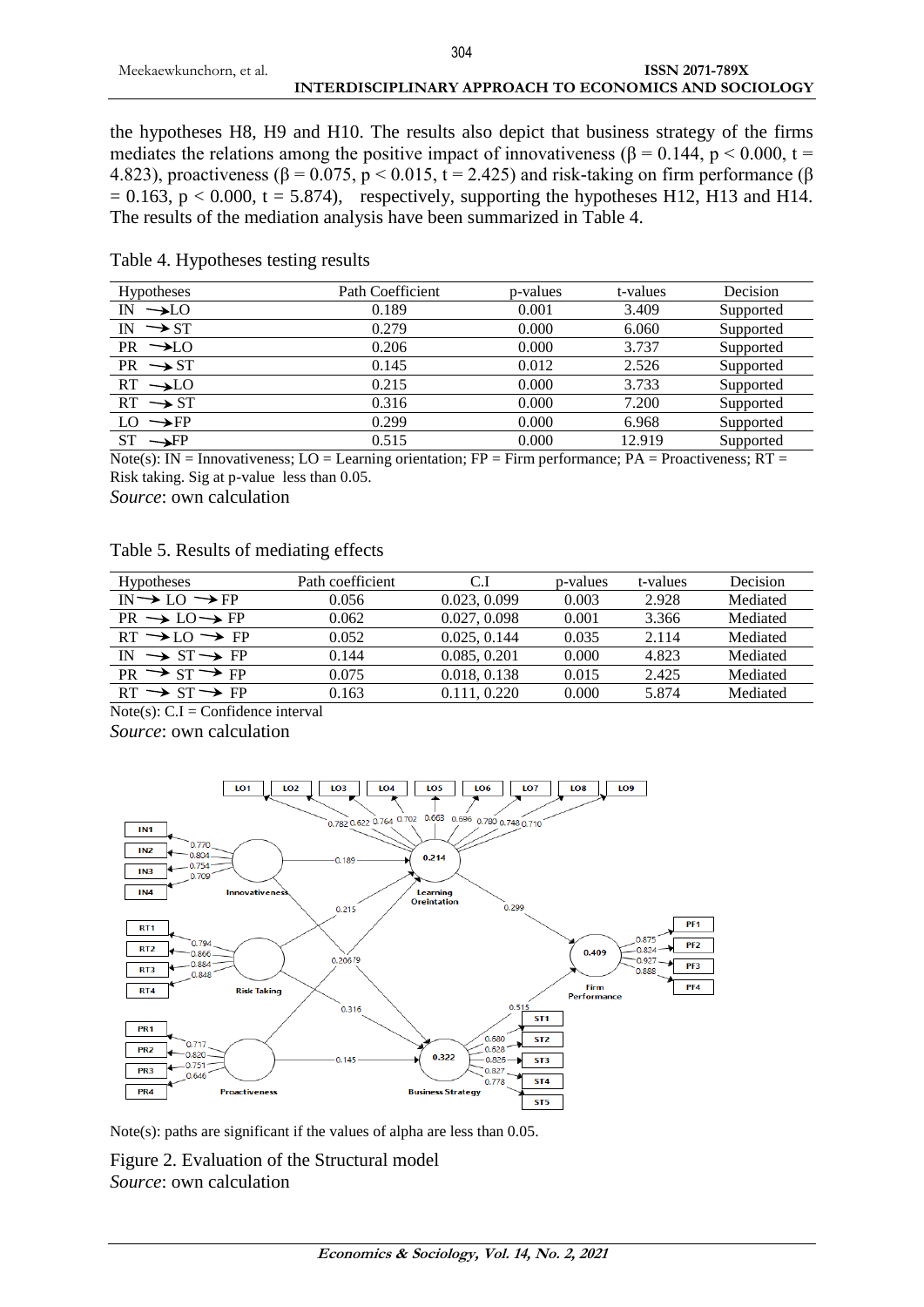## **4. Discussion and conclusion**

This study is based on resource-based view (RBV) theory to assess the SMEs' performance. Resource-based view theory argues that firm capabilities lead to better performance and create a competitive advantage. In this study, innovativeness, proactiveness, risk-taking and learning orientation are taken as internal resources of a firm that drive performance. It can be understood from the literature that innovativeness, proactive and risktaking are important dimensions of entrepreneurial orientation (Isichei et al., 2020; Shah et al., 2019; George & Marino, 2011; Sahasranamam & Raman, 2018; Keh et al., 2007; Lumpkin & Dess, 1996; Kusa, 2020). This study contributed to the literature of entrepreneurship and SMEs by incorporating the mediating effect of learning orientation in the context of manufacturing SMEs in Thailand.

The findings of this study reveal that the firm innovative approach has a positive influence on learning orientation, which is in line with the findings of Wang (2008) that suggested that learning orientation plays an important role between entrepreneurial orientation and firm performance. Organizational risk-taking has a positive influence on learning orientation, consistent with the findings of Chen et al. (2017); their study argue that the risktaking propensity of the organization increases learning orientation. The positive influence of proactiveness on learning orientation was also proved in this study, which matches with the findings of past studies (Chen et al., 2017; Wang, 2008). The recent studies have also confirmed the positive influence of proactiveness on firm performance (Isichei et al., 2020; Zufiqar et al., 2019). Furthermore, the findings reveal that learning orientation positively influences on firm performance, which is consistent with past studies (Chen et al., 2017; Wang, 2008) that posited that learning orientation enhances high-order generative learning and enables firms to improve and lead the industry. In addition to this, the results of the study show that learning orientation acts as a mediator between two dimensions of entrepreneurial orientations (innovativeness and risk-taking) and firm performance. Hurley and Hult (1998) suggested that learning orientation is a valuable contribution to strategic marketing, and it must be included as important construct of firm performance. Concerning this, Chen et al. (2017) also proved that learning orientation plays an essential mediator between entrepreneurial orientation and firm performance. In addition to this, the results of the study reveal that business strategy has a significant influence on firm performance, which matches with the findings of previous researchers that argued that business strategies are prioritized by foreign manufacturing companies in Thailand as these strategies account for 90% of market shares (Phongpetra & Johri, 2011).

### *Theoretical implications*

The current study aims to contribute to entrepreneurial orientation literature and resource-based view (RBV) theory. Although researchers have extensively studied entrepreneurial orientation in the context of manufacturing SMEs and contributed to entrepreneurial orientation, they have paid less attention to a learning orientation. This study has focused on the impact of three main dimensions (innovativeness, proactiveness and risktaking) on firms' performance through learning orientation. Learning orientation is an important dimension of organizational performance as it promotes knowledge acquisition of the firm employees that excel in business operations. Further, business strategies are essential to compete and achieve a competitive advantage in the industry. Therefore, it is an important dimension of organizational resources that enhance firm competitive advantage. Resourcebased view theory argues that firms' internal capabilities and competitive advantage drive profitability and performance. The addition of learning orientation and business strategy as mediating constructs in the conceptual model is important because it contributes to the existing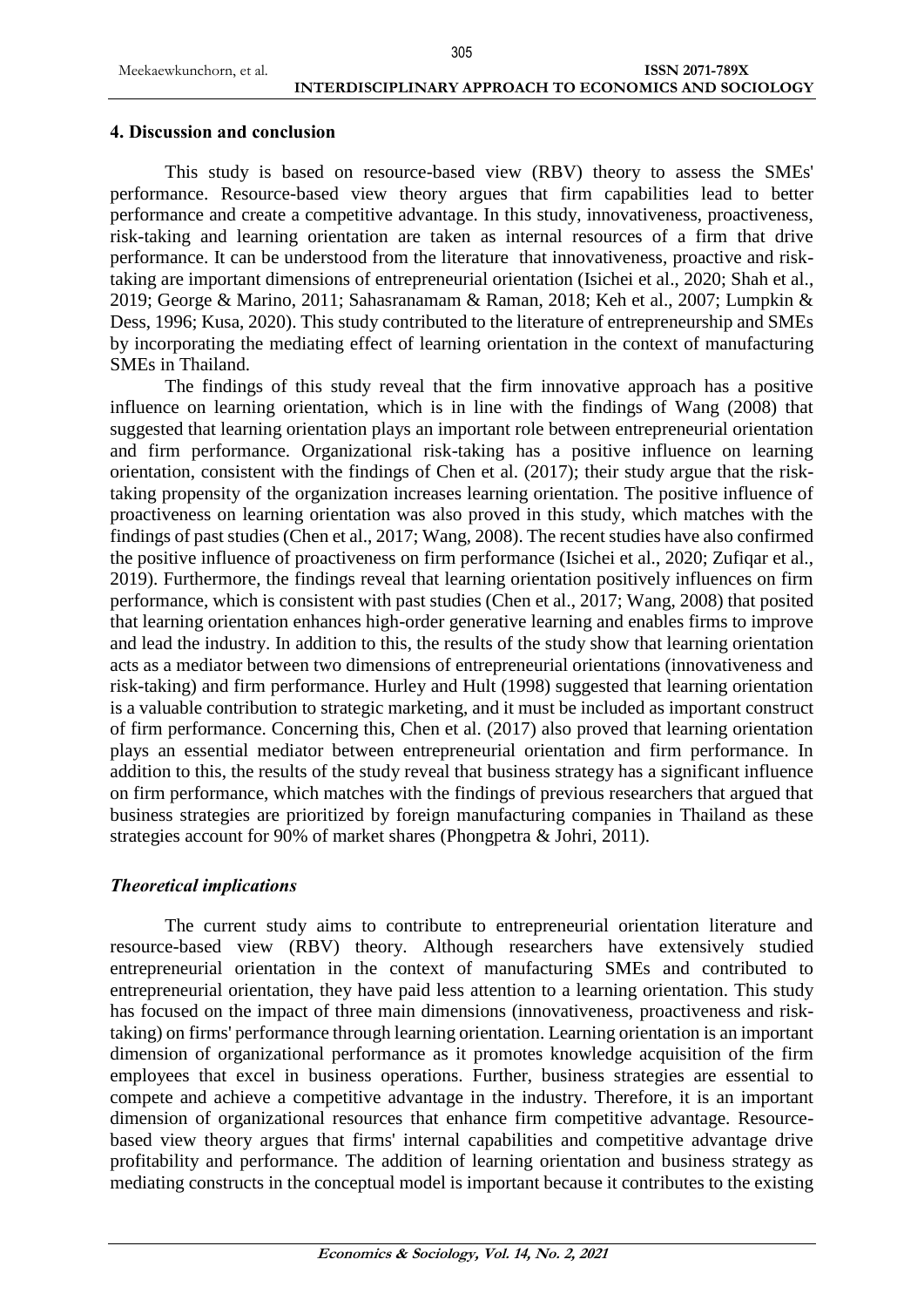literature and helps to understand the effects of underlying constructs on firm performance. The results of the study depict that learning orientation and business strategy act as strong mediators between different dimensions of entrepreneurial orientation (innovativeness, proactiveness, and risk-taking) and firms' performance. From the perspective of SMEs, the theoretical framework of this study would help the managers and policy-makers to introduce new products and focus on business processes to improve SMEs' performances.

## *Practical implications*

This study has several practical implications for managers and policymakers that help to boost SMEs' performances. To the best of authors knowledge, no prior study in the context of emerging markets has assessed the combination between EO dimensions and business strategy. Further, the study proves that innovativeness, proactiveness and risk-taking are important antecedents of learning orientation and business strategy that lead to firms' performance. The mediating effects of learning orientation and business strategy signify the importance of these constructs in the context of SMEs' performance. From SMEs' perspective, the outcomes of this study indicate that managers and policymakers should focus on innovation, proactiveness and risks taking, and they have a direct effect on organizational learning orientation and business strategy. These relationships depict that innovativeness, proactiveness and risk-taking work for organizations when they have a learning tendency and implement business strategy properly. Learning orientation describes employee's knowledge acquisition and implementation to advance and enhances the organization's operational activities. Therefore, organizations should emphasize the employees' learning and encourage them to act innovatively, and they help achieve competitive advantage and maintain business sustainability. Furthermore, innovativeness, proactiveness, and risk taking are essential components that improve business strategies and enhance business performance. Therefore, managers of emerging markets should focus on more innovative procedures, take initiatives as part of business strategies to improve product quality, provide additional benefits, differentiate the products to achieve high performances and enhance business performances.

### **Limitations & recommendations**

This study presented a novel framework by including learning orientation as an internal organizational resource that creates a competitive edge for SMEs in Thailand. However, there are several limitations in this study that need to be addressed in future studies. First, the SMEs sample size of this study is included only from two regions of Thailand. This will create a generalization issue of the collected data. Therefore, it is recommended to future researchers to collect additional data, especially from different regions of Thailand where SMEs are operating. The present study has included the data of managers from manufacturing sectors only, and many specialized SME sectors need to be included in future studies. In addition to this, future researchers could study and include other constructs of EO that have potential effects on SMEs' performances, such as autonomy, aggressiveness and competitive energy. Furthermore, researchers can conduct in-depth interviews with SME middle managers and senior managers to explore recent factors that affect firm performances.

## **Acknowledgement**

This research received no external funding.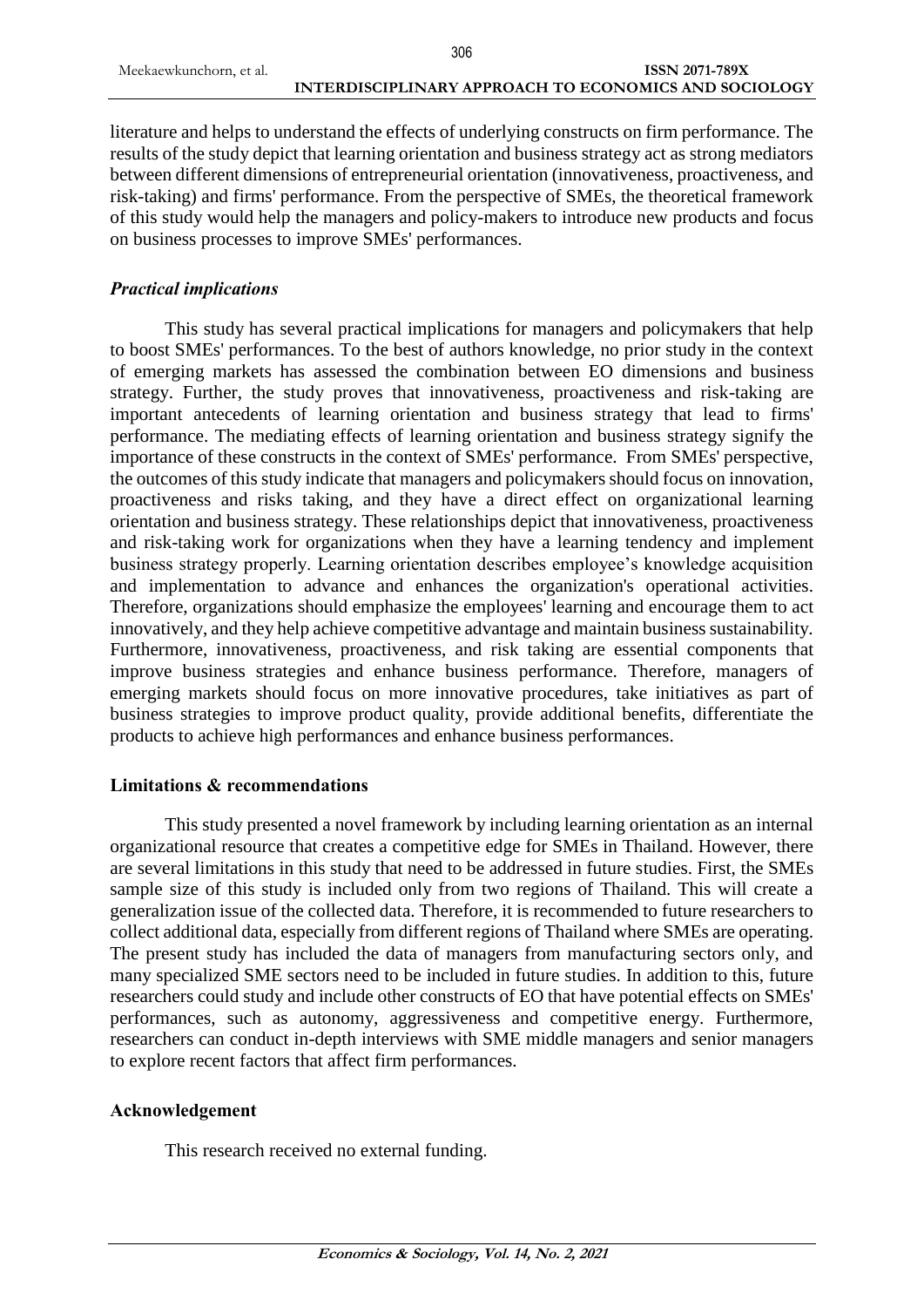### **References**

- Acemoglu, D., Johnson, S., Robinson. I., & Thaicharoen, Y. (2004). Institutional causes. Macroeconomic simptoms: Volatility, crises and growth. *Journal of Monetary Economics*, *50*(1), 49-123.
- Akbar, F., Khan, R. A., Wadood, F., & Bin Bon, A. T. (2020). Entrepreneurial orientation dimension affects firm performance: A perspective from the Malaysian furniture industry. *Entrepreneurial Business and Economics Review*, 8(4), 157-181. https://doi.org/10.15678/EBER.2020.080409
- Akehurst, G., Comeche, J. M., & Galindo, M. A. (2009). Job satisfaction and commitment in the entrepreneurial SME. *Small business economics*, *32*(3), 277-289. [https://doi.org/10.1007/s11187-008-9116-z.](https://doi.org/10.1007/s11187-008-9116-z)
- Baker, W. E., & Sinkula, J. M. (1999). The synergistic effect of market orientation and learning orientation on organizational performance. *Journal of the academy of marketing science*, *27*(4), 411-427. [https://doi.org/10.1177%2F0092070399274002.](https://doi.org/10.1177%2F0092070399274002)
- Bature, S.W. and Hin, C.W. (2017). Entrepreneurial orientation, learning orientation, technological orientation, access to debt finance and firm performance: a proposed research framework. *International Business Management, 11*(2), 444-453.
- Belás, J., Dvorský, J., Kubálek, J., & Smrčka, L. (2018). Important factors of financial risk in the SME segment. *Journal of International Studies, 11*(1), 80-92. doi:10.14254/2071- 8330.2018/11-1/6
- Belas, J., Gavurova, B., Cepel, M., & Kubak, M. (2020). Evaluation of economic potential of business environment development by comparing sector differences: perspective of SMEs in the Czech Republic and Slovakia. *Oeconomia Copernicana*, *11*(1), 135–159. https://doi.org/10.24136/oc.2020.006.
- Benazzouz, N. M. (2019). Entrepreneurial orientation and innovation intensity: A synthetic literature review. *International Entrepreneurship Review*, 5(2), 23-36. https://doi.org/10.15678/IER.2019.0502.02
- Bilan, Y., Mishchuk, H., Samoliuk, N., & Mishchuk, V. (2020). Gender discrimination and its links with compensations and benefits practices in enterprises. *Entrepreneurial Business and Economics Review,* 8(3), 189-204.<https://doi.org/10.15678/EBER.2020.080311>
- Bhaskaran, S. (2006). Incremental innovation and business performance: small and medium‐ size food enterprises in a concentrated industry environment. *Journal of Small Business Management*, *44*(1), 64-80.<https://doi.org/10.1111/j.1540-627X.2006.00154.x>
- Bhatti, A., Rehman, S. U., & Rumman, J. (2020). Organizational capabilities mediates between organizational culture, entrepreneurial orientation, and organizational performance of SMEs in Pakistan. *Entrepreneurial Business and Economics Review*, 8(4), 85-103. https://doi.org/10.15678/EBER.2020.080405
- Bigos, K., & Wach, K. (2021). Product innovation as the cause for export propensity in the Caucasus: Empirical evidence for Armenia, Azerbaijan and Georgia. *Central Asia and the Caucasus*, 22(2).
- Cahill, H. A. (1996). A qualitative analysis of student nurses' experiences of mentorship. *Journal of Advanced Nursing*, *24*(4), 791-799. [https://doi.org/10.1046/j.1365-2648.1996.25618.x.](https://doi.org/10.1046/j.1365-2648.1996.25618.x)
- Calantone, R. J., Cavusgil, S. T., & Zhao, Y. (2002). Learning orientation, firm innovation capability, and firm performance. *Industrial marketing management*, *31*(6), 515-524. [https://doi.org/10.1016/S0019-8501\(01\)00203-6.](https://doi.org/10.1016/S0019-8501(01)00203-6)
- Calantone, R. J., Cavusgil, S. T., & Zhao, Y. (2002). Learning orientation, firm innovation capability, and firm performance. *Industrial marketing management*, *31*(6), 515-524. [https://doi.org/10.1016/S0019-8501\(01\)00203-6.](https://doi.org/10.1016/S0019-8501(01)00203-6)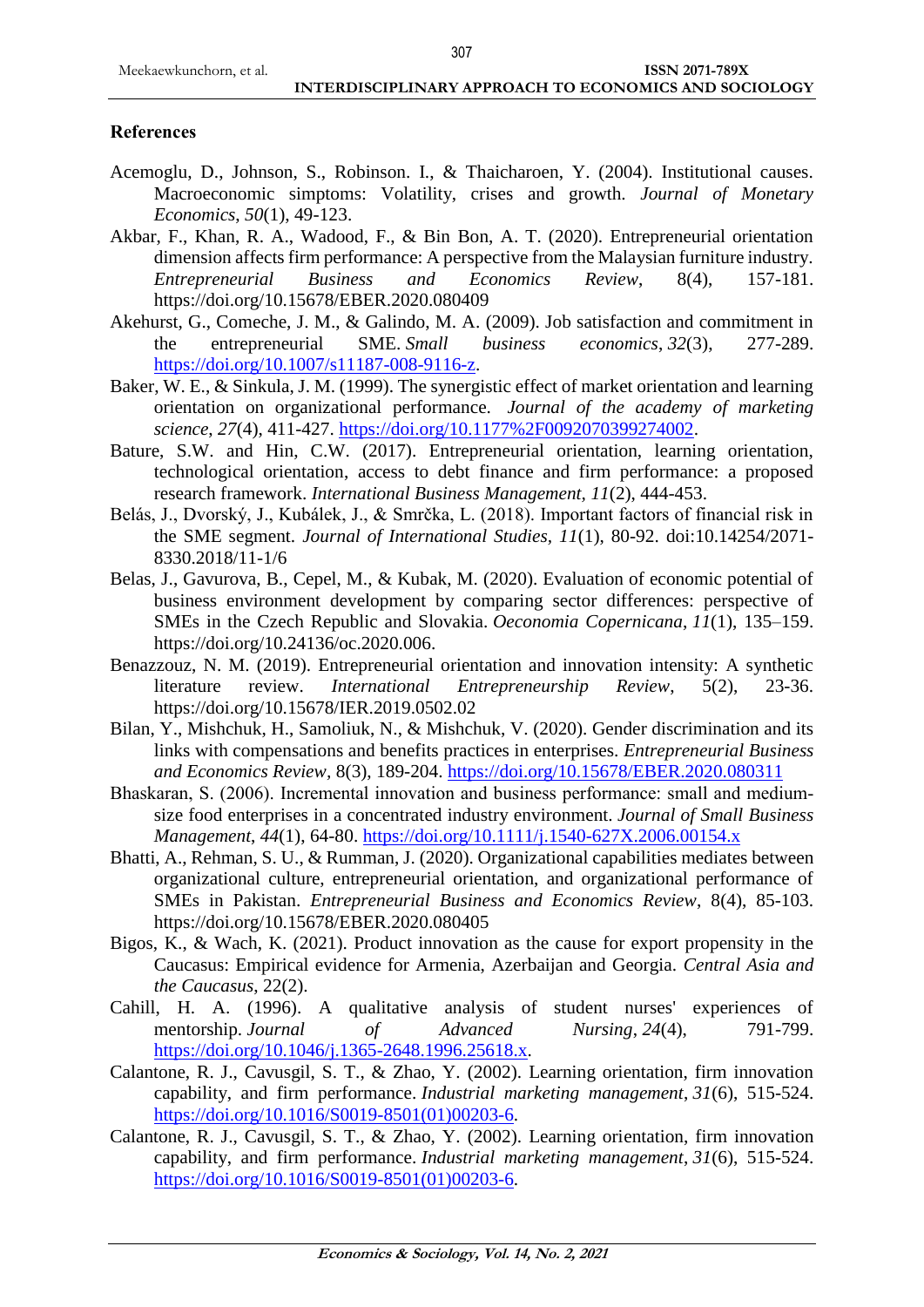- Cavusgil, S. T., & Knight, G. (2015). The born global firm: An entrepreneurial and capabilities perspective on early and rapid internationalization. *Journal of International Business Studies*, *46*(1), 3-16. [https://doi.org/10.1057/jibs.2014.62.](https://doi.org/10.1057/jibs.2014.62)
- Chen, C. Y., Huang, H. H., & Wey, S. C. (2017). The mediating roles of differentiation strategy and learning orientation in the relationship between entrepreneurial orientation and firm performance. 交大管理學報, *37*(1), 1-40.
- Civelek, M., Gajdka, K., Světlík, J., & Vavrečka, V. (2020). Differences in the usage of online marketing and social media tools: evidence from Czech, Slovakian and Hungarian SMEs. *Equilibrium. Quarterly Journal of Economics and Economic Policy*, *15*(3), 537– 563. https://doi.org/10.24136/eq.2020.024.
- Conway, J. M., & Lance, C. E. (2010). What reviewers should expect from authors regarding common method bias in organizational research. *Journal of Business and Psychology*, *25*(3), 325-334. [https://doi.org/10.1007/s10869-010-9181-6.](https://doi.org/10.1007/s10869-010-9181-6)
- Cruz, C. & Nordqvist, M. (2012). "Entrepreneurial orientation in family firms: a generational perspective". *Small Business Economics, 38*(1), 33-49. [https://doi:10.1007/s11187-010-](about:blank) [9265-8.](about:blank)
- Dankiewicz, R., Ostrowska-Dankiewicz, A., & Bulut, C. (2020). The attitudes of entrepreneurs of the small and medium-sized enterprises sector in Poland to key business risks. *Equilibrium. Quarterly Journal of Economics and Economic Policy*, *15*(3), 511– 536. [https://doi.org/10.24136/eq.2020.023.](https://doi.org/10.24136/eq.2020.023)
- Farrell, A. M. (2010). Insufficient discriminant validity: A comment on Bove, Pervan, Beatty, and Shiu (2009). Journal of Business Research, 63, 324–327. [https://doi.org/10.1016/j.jbusres.2009.05.003.](https://doi.org/10.1016/j.jbusres.2009.05.003)
- Fornell, C., & Larcker, D. F. (1981). Evaluating structural equation models with unobservable variables and measurement error. *Journal of Marketing Research,* 18 (1), 39–50. [https://doi.org/10.1177%2F002224378101800104.](https://doi.org/10.1177%2F002224378101800104)
- Gavurova, B., Belas, J., Bilan, Y., & Horak, J. (2020). Study of legislative and administrative obstacles to SMEs business in the Czech Republic and Slovakia. *Oeconomia Copernicana*, *11*(4), 689–719. https://doi.org/10.24136/oc.2020.028.
- Gautam, P. R. (2016). Entrepreneurial orientation and business performance of handicraft industry: A study of Nepalese handicraft enterprises. *International Journal of Small Business and Entrepreneurship Research*, *4*(2), 48-63.
- George, B.A. & Marino, L. (2011). The epistemology of entrepreneurial orientation: conceptual formation, modeling, and operationalization. *Entrepreneurship: Theory and Practice, 35*(5), 989-1024. [https://doi:10.1111/j.1540-6520.2011.00455.](about:blank)
- Georgellis, Y., Joyce, P., & Woods, A. (2000). Entrepreneurial action, innovation and business performance: the small independent business. *Journal of small business and enterprise development*, *7*(1), 7-17. <https://doi.org/10.1108/EUM0000000006801>
- Głodowska, A., Maciejewski, M., & Wach, K. (2019). How Entrepreneurial Orientation Stimulates Different Types of Knowledge in the Internationalisation Process of Firms from Poland?. *Entrepreneurial Business and Economics Review*, 7(1), 61-73. https://doi.org/10.15678/EBER.2019.070104
- Gupta, V.K. & Batra, S. (2016). Entrepreneurial orientation and firm performance in Indian SMEs: universal and contingency perspectives. *International Small Business Journal, 34*(5), 660-682. [https://doi.org/10.1177/0266242615577708.](https://doi.org/10.1177/0266242615577708)
- Hair Jr, J. F., Sarstedt, M., Hopkins, L., & Kuppelwieser, V. G. (2014). Partial least squares structural equation modeling (PLS-SEM): An emerging tool in business research. *European business review*, *26*(2), 106-121. [https://doi.org/10.1108/EBR-10-](https://doi.org/10.1108/EBR-10-2013-0128) [2013-0128.](https://doi.org/10.1108/EBR-10-2013-0128)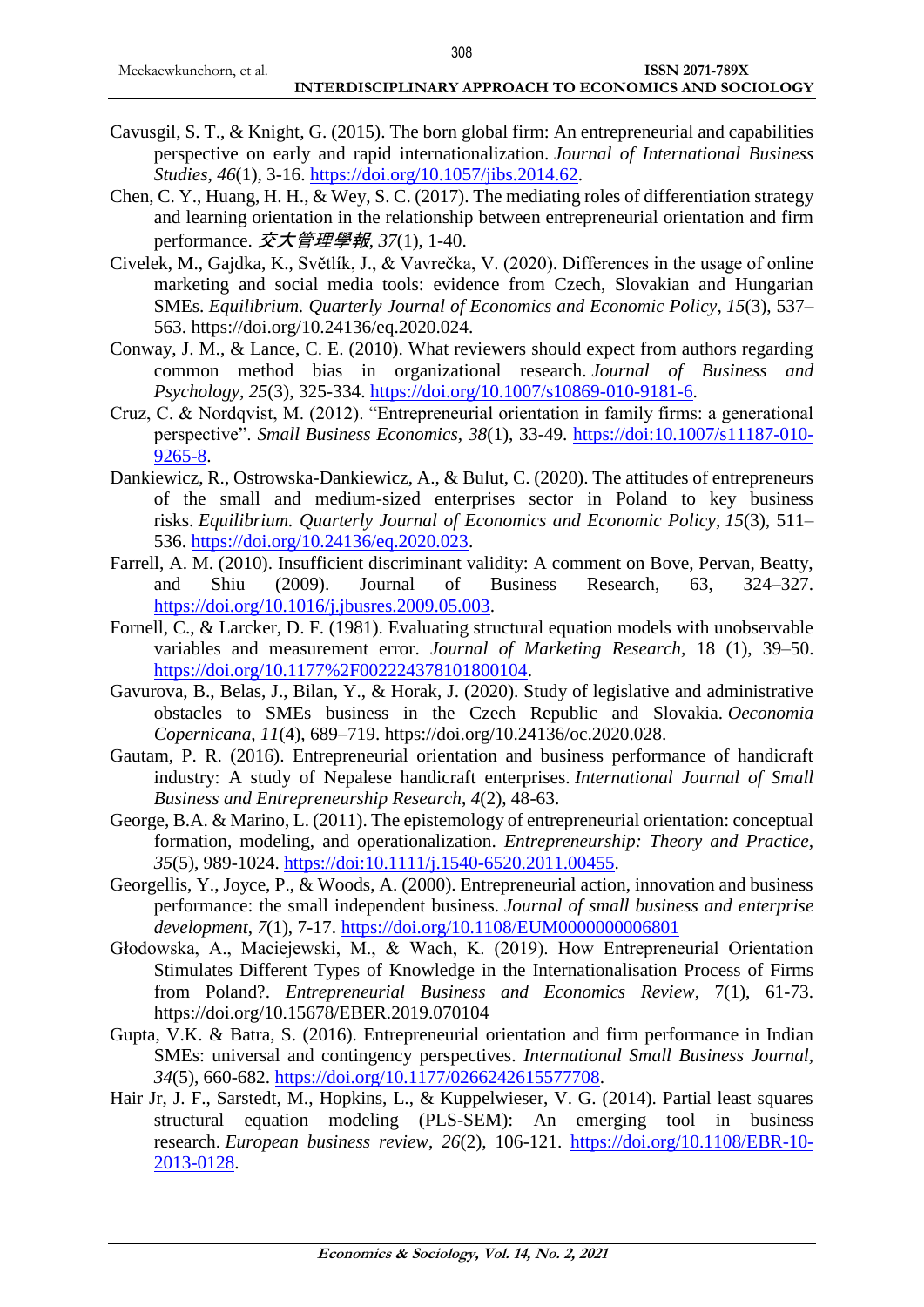#### **INTERDISCIPLINARY APPROACH TO ECONOMICS AND SOCIOLOGY**

- Harrison, R. T., & Leitch, C. M. (2005). Entrepreneurial learning: Researching the interface between learning and the entrepreneurial context. *Entrepreneurship theory and practice*, *29*(4), 351-371. [https://doi.org/10.1111%2Fj.1540-6520.2005.00089.x.](https://doi.org/10.1111%2Fj.1540-6520.2005.00089.x)
- Henseler, J., Ringle, C. M., & Sarstedt, M. (2015). A new criterion for assessing discriminant validity in variance-based structural equation modeling. *Journal of the academy of marketing science*, *43*(1), 115-135. [https://doi.org/10.1007/s11747-014-0403-8.](https://doi.org/10.1007/s11747-014-0403-8)
- Henseler, J., Ringle, C.M., Sinkovics, R.R. (2009). The use of partial least squares path modeling in international marketing. New Challenges to International Marketing. Emerald Group Publishing Limited, 277–319. [https://doi.org/10.1108/S1474-](https://doi.org/10.1108/S1474-7979(2009)0000020014) [7979\(2009\)0000020014.](https://doi.org/10.1108/S1474-7979(2009)0000020014)
- Hitt, M. A., & Ireland, R. D. (1986). Relationships among corporate level distinctive competencies, diversification strategy, corporate structure and performance. *Journal of management studies*, *23*(4), 401-416. [https://doi.org/10.1111/j.1467-](https://doi.org/10.1111/j.1467-6486.1986.tb00425.x) [6486.1986.tb00425.x](https://doi.org/10.1111/j.1467-6486.1986.tb00425.x)
- Hitt, M. A., Ireland, R. D., Sirmon, D. G., & Trahms, C. A. (2011). Strategic entrepreneurship: creating value for individuals, organizations, and society. *Academy of management perspectives*, *25*(2), 57-75. [https://doi.org/10.5465/amp.25.2.57.](https://doi.org/10.5465/amp.25.2.57)
- Hughes, M., & Morgan, R. E. (2007). Deconstructing the relationship between entrepreneurial orientation and business performance at the embryonic stage of firm growth. *Industrial marketing management*, *36*(5), 651-661. [https://doi.org/10.1016/j.indmarman.2006.04.003.](https://doi.org/10.1016/j.indmarman.2006.04.003)
- Isichei, E. E., Agbaeze, K. E., & Odiba, M. O. (2020). Entrepreneurial orientation and performance in SMEs. *International Journal of Emerging Markets*, 15(6), 1219- 1241. [https://doi.org/10.1108/IJOEM-08-2019-0671.](https://doi.org/10.1108/IJOEM-08-2019-0671)
- Jiang, W., Chai, H., Shao, J., & Feng, T. (2018). Green entrepreneurial orientation for enhancing firm performance: A dynamic capability perspective. *Journal of Cleaner Production*, *198*, 1311-1323. [https://doi.org/10.1016/j.jclepro.2018.07.104.](https://doi.org/10.1016/j.jclepro.2018.07.104)
- Kallmuenzer, A., & Peters, M. (2018). Entrepreneurial behaviour, firm size and financial performance: the case of rural tourism family firms. *Tourism Recreation Research*, *43*(1), 2-14. [https://doi:10.1080/02508281.2017.1357782.](about:blank)
- Keh, H. T., Nguyen, T. T. M., & Ng, H. P. (2007). The effects of entrepreneurial orientation and marketing information on the performance of SMEs. *Journal of business venturing*, *22*(4), 592-611. [https://doi.org/10.1016/j.jbusvent.2006.05.003.](https://doi.org/10.1016/j.jbusvent.2006.05.003)
- Ključnikov, A., Civelek, M., Čech, P., & Kloudová, J. (2019). Entrepreneurial orientation of SMEs? executives in the comparative perspective for Czechia and Turkey. *Oeconomia Copernicana*, *10*(4), 773–795. https://doi.org/10.24136/oc.2019.035.
- Knight, G. (2000). Entrepreneurship and marketing strategy: The SME under globalization. *Journal of international marketing*, *8*(2), 12-32. <https://doi.org/10.1509%2Fjimk.8.2.12.19620>
- Kramoliš, J., & Dobeš, K. (2020). Debt as a financial risk factor in SMEs in the Czech Republic. *Equilibrium. Quarterly Journal of Economics and Economic Policy*, *15*(1), 87– 105. [https://doi.org/10.24136/eq.2020.005.](https://doi.org/10.24136/eq.2020.005)
- Kusa, R. (2020). Linking relational capabilities and entrepreneurial orientation of an organization. *International Entrepreneurship Review*, 6(3), 49-60. https://doi.org/10.15678/IER.2020.0603.04
- Latifah, L., Setiawan, D., Aryani, Y. A., & Rahmawati, R. (2020). Business strategy MSMEs' performance relationship: innovation and accounting information system as mediators. *Journal of Small Business and Enterprise Development*, *28*(1), 1–21. https://doi.org/10.1108/jsbed-04-2019-0116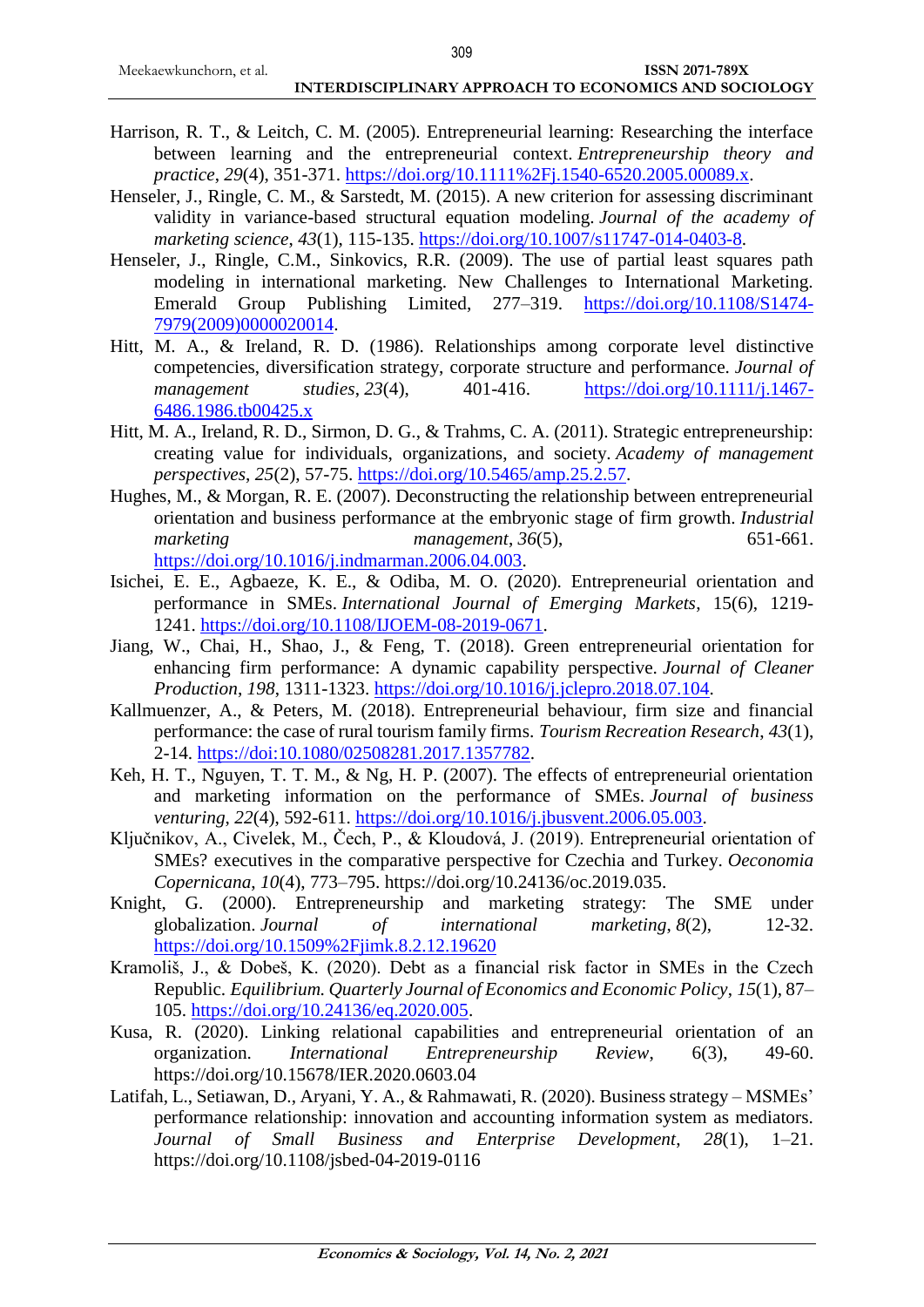#### **INTERDISCIPLINARY APPROACH TO ECONOMICS AND SOCIOLOGY**

- Lechner, C., & Gudmundsson, S. V. (2014). Entrepreneurial orientation, firm strategy and small firm performance. *International Small Business Journal*, *32*(1), 36-60. [https://doi.org/10.1177%2F0266242612455034.](https://doi.org/10.1177%2F0266242612455034)
- Lee, H., Zhussupova, B., Khalid, N., & Ahmed, U. (2019). Impact of Innovation Capability and Competitiveness on Entrepreneurial Orientation Regarding To The Entrepreneurial Education In Business Performance Among South Korean Firms. *Polish Journal of Management Studies*, *20*(2), 358–367. https://doi.org/10.17512/pjms.2019.20.2.30
- Linton, G., & Kask, J. (2017). Configurations of entrepreneurial orientation and competitive strategy for high performance. *Journal of Business Research*, *70*, 168–176. https://doi.org/10.1016/j.jbusres.2016.08.022
- Liu, S. S., Luo, X., & Shi, Y. Z. (2002). Integrating customer orientation, corporate entrepreneurship, and learning orientation in organizations-in-transition: an empirical study. *International journal of research in marketing*, *19*(4), 367-382. [https://doi.org/10.1016/S0167-8116\(02\)00098-8.](https://doi.org/10.1016/S0167-8116(02)00098-8)
- Løwendahl, B., & Revang, Ø. (1998). Challenges to existing strategy theory in a postindustrial society. *Strategic management journal*, *19*(8), 755-773. [https://doi.org/10.1002/\(SICI\)1097-0266\(199808\)19:8%3C755::AID-](https://doi.org/10.1002/(SICI)1097-0266(199808)19:8%3C755::AID-SMJ968%3E3.0.CO;2-A)[SMJ968%3E3.0.CO;2-A](https://doi.org/10.1002/(SICI)1097-0266(199808)19:8%3C755::AID-SMJ968%3E3.0.CO;2-A)
- Lumpkin, G. T., & Dess, G. G. (1996). Clarifying the entrepreneurial orientation construct and linking it to performance. *Academy of management Review*, *21*(1), 135-172. [https://doi.org/10.5465/amr.1996.9602161568.](https://doi.org/10.5465/amr.1996.9602161568)
- Maldonado-Guzman, G., Garza-Reyes, J. A., Pinzón-Castro, S. Y., & Kumar, V. (2017). Barriers to innovation in service SMEs: Evidence from Mexico. *Industrial Management & Data Systems*. *117*(8), 1669-1686. [https://doi.org/10.1108/IMDS-08-2016-0339.](https://doi.org/10.1108/IMDS-08-2016-0339)
- Malhotra, N. K., Kim, S. S., & Patil, A. (2006). Common method variance in IS research: A comparison of alternative approaches and a reanalysis of past research. *Management science,* 52(12), 1865-1883. [https://doi.org/10.1287/mnsc.1060.0597.](https://doi.org/10.1287/mnsc.1060.0597)
- Martínez, E., Montaner, T., & Pina, J. M. (2009). Brand extension feedback: The role of advertising. *Journal of Business Research*, *62*(3), 305-313. <https://doi.org/10.1016/j.jbusres.2008.05.009>
- Miller, D., & Friesen, P. H. (1983). Strategy‐making and environment: the third link. *Strategic management journal*, *4*(3), 221-235. [https://doi.org/10.1002/smj.425004030404.](https://doi.org/10.1002/smj.425004030404)
- Moreno, A. M., & Casillas, J. C. (2008). Entrepreneurial orientation and growth of SMEs: A causal model. *Entrepreneurship theory and practice*, *32*(3), 507-528. [https://doi.org/10.1111%2Fj.1540-6520.2008.00238.x.](https://doi.org/10.1111%2Fj.1540-6520.2008.00238.x)
- Nguyen, TTN., & Luu, TMN. (2019). Linking transformational leadership and organizational performance: An empirical investigation of manufacturing firms in Vietnam. *Economics and Sociology, 12*(2), 170-191. doi:10.14254/2071- 789X.2019/12-2/10
- Parga-Montoya, N., & Cuevas-Vargas, H. (2019). Assessing the Entrepreneurial Orientation by Opportunity/Necessity Dichotomy: An Institutional Perspective. *Polish Journal of Management Studies*, *19*(1), 298–308. https://doi.org/10.17512/pjms.2019.19.1.23
- Phongpetra, V., & Johri, L. M. (2011). Impact of business strategies of automobile manufacturers in Thailand. *International Journal of Emerging Markets*, 6(1), 17- 37. <https://doi.org/10.1108/17468801111104359>
- Preacher, K. J., & Hayes, A. F. (2008). Asymptotic and resampling strategies for assessing and comparing indirect effects in multiple mediator models. *Behavior research methods*, *40*(3), 879-891. [https://doi.org/10.3758/BRM.40.3.879.](https://doi.org/10.3758/BRM.40.3.879)
- Rauch, A., Wiklund, J., Lumpkin, G. T., & Frese, M. (2009). Entrepreneurial orientation and business performance: An assessment of past research and suggestions for the future. *Entrepreneurship theory and practice*, *33*(3), 761-787.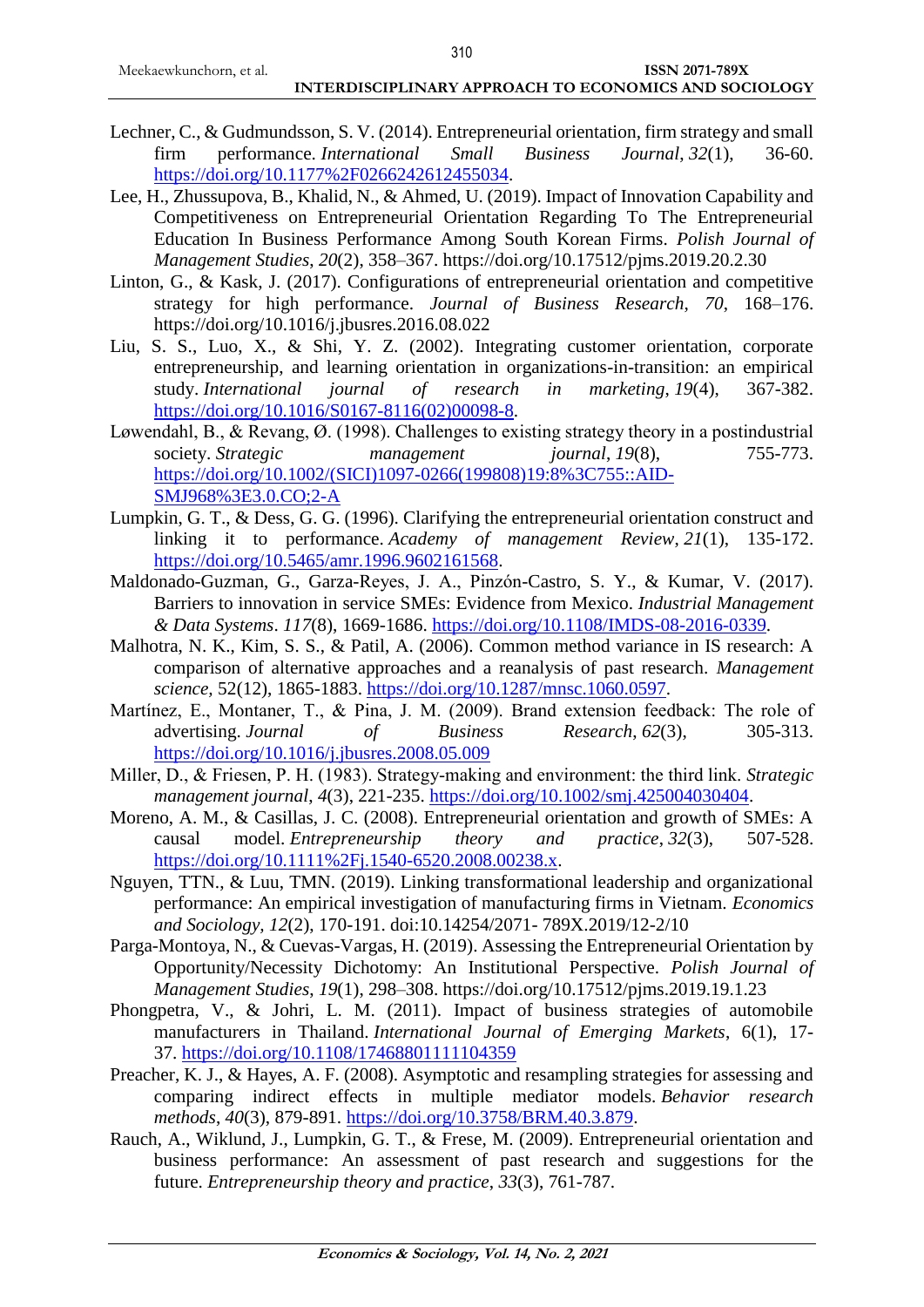- Rybaczewska, M., Sparks, L., & Sułkowski, Ł. (2020). Consumers' purchase decisions and employer image. *Journal of Retailing and Consumer Services*, *55*, 102123.
- Sahasranamam, S., & Raman, G. V. (2018). Individual resources, property rights and entrepreneurship in China. *International Journal of Emerging Markets,* 13(6),1502- 1521. [https://doi.org/10.1108/IJoEM-02-2018-0097.](https://doi.org/10.1108/IJoEM-02-2018-0097)
- Shah, S. Z. A., & Ahmad, M. (2019). Entrepreneurial orientation and performance of small and medium-sized enterprises. *Competitiveness Review: An International Business Journal*, 29(5), 551-572. [https://doi.org/10.1108/CR-06-2018-0038.](https://doi.org/10.1108/CR-06-2018-0038)
- Shirokova, G., Osiyevskyy, O., & Bogatyreva, K. (2016). Exploring the intention–behavior link in student entrepreneurship: Moderating effects of individual and environmental characteristics. *European Management Journal*, *34*(4), 386-399. [https://doi.org/10.1016/j.emj.2015.12.007.](https://doi.org/10.1016/j.emj.2015.12.007)
- Sinkula, J. M., Baker, W. E., & Noordewier, T. (1997). A framework for market-based organizational learning: Linking values, knowledge, and behavior. *Journal of the academy of Marketing Science*, *25*(4), 305-318. [https://doi.org/10.1177/0092070397254003.](https://doi.org/10.1177/0092070397254003)
- Slater, S. F., & Narver, J. C. (1995). Market orientation and the learning organization. *Journal of marketing*, *59*(3), 63-74. [https://doi.org/10.1177%2F002224299505900306.](https://doi.org/10.1177%2F002224299505900306)
- Slater, S. F., & Olson, E. M. (2000). Strategy type and performance: the influence of sales force management. *Strategic Management Journal*, 21(8), 813-829. https://doi.org/10.1002/1097-0266(200008)21:8%3C813::AID-SMJ122%3E3.0.CO;2-G
- Spanos, Y. E., & Lioukas, S. (2001). An examination into the causal logic of rent generation: contrasting Porter's competitive strategy framework and the resource-based perspective. *Strategic management journal*, *22*(10), 907-934. <https://doi.org/10.1002/smj.174>
- Stevenson, H. H., & Jarillo, J. C. (2007). A paradigm of entrepreneurship: Entrepreneurial management. In *Entrepreneurship* (pp. 155-170). Springer, Berlin, Heidelberg. [https://doi.org/10.1007/978-3-540-48543-8\\_7.](https://doi.org/10.1007/978-3-540-48543-8_7)
- Swierczek, F. W., & Ha, T. T. (2003). Entrepreneurial orientation, uncertainty avoidance and firm performance: an analysis of Thai and Vietnamese SMEs. *The International Journal of Entrepreneurship and Innovation*, *4*(1), 46-58. [https://doi.org/10.5367%2F000000003101299393.](https://doi.org/10.5367%2F000000003101299393)
- Vaitoonkiat, E., & Charoensukmongkol, P. (2020). Interaction effect of entrepreneurial orientation and stakeholder orientation on the business performance of firms in the steel fabrication industry in Thailand. *Journal of Entrepreneurship in Emerging Economies*, *12*(4), 453-473. [https://doi.org/10.1108/JEEE-05-2019-0072.](https://doi.org/10.1108/JEEE-05-2019-0072)
- Wang, C. L. (2008). Entrepreneurial orientation, learning orientation, and firm performance. *Entrepreneurship theory and practice*, *32*(4), 635-657. [https://doi.org/10.1111%2Fj.1540-6520.2008.00246.x.](https://doi.org/10.1111%2Fj.1540-6520.2008.00246.x)
- White, G., & Vila, N. (2017). Entrepreneurial Orientation's effect on marketing strategies and success: implications for US firms entering Cuba. *International Entrepreneurship and Management Journal*, *13*(2), 501-523. [https://doi.org/10.1007/s11365-016-0407-6.](https://doi.org/10.1007/s11365-016-0407-6)
- Wiklund, J., & Shepherd, D. (2005). Entrepreneurial orientation and small business performance: a configurational approach. *Journal of business venturing*, *20*(1), 71-91. [https://doi.org/10.1016/j.jbusvent.2004.01.001.](https://doi.org/10.1016/j.jbusvent.2004.01.001)
- Virglerova, Z., Dvorsky, J., Kozubikova, L., & Cepel, M. (2020). Perception of non-financial risk determinants in SMEs in Visegrad countries. *Oeconomia Copernicana*, *11*(3), 509– 529. https://doi.org/10.24136/oc.2020.021.